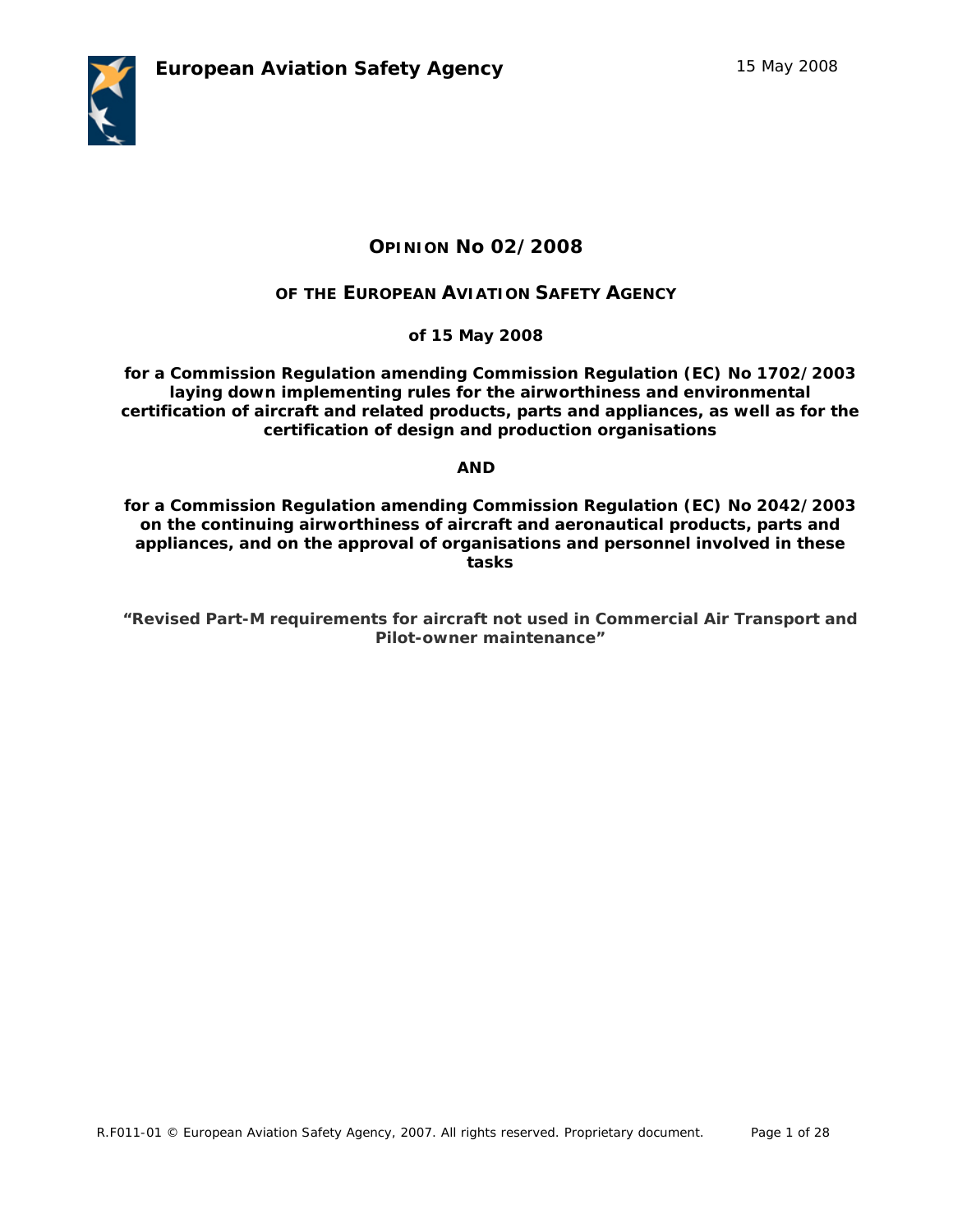## **I. General**

- 1. The purpose of this opinion is to suggest the Commission to amend Commission Regulations (EC) No [1](#page-1-0)70[2](#page-1-1)/2003<sup>1</sup> (Part-21) and No 2042/2003<sup>2</sup>. The reasons for this rulemaking activity are described below.
- 2. The Opinion has been adopted, following the procedure specified by the European Aviation Safety Agency's (the Agency) Management Board<sup>[3](#page-1-2)</sup>, in accordance with the provisions of Article 19 of Regulation (EC) No  $216/2008<sup>4</sup>$  $216/2008<sup>4</sup>$  $216/2008<sup>4</sup>$  (the Basic Regulation).

#### **II. Consultation**

 $\overline{a}$ 

- 3. In order to perform an evaluation of the implications of Annex I to Regulation (EC) Regulation No 2042/2003 (Part-M), as required by Article 7(6) of Regulation (EC) No 2042/2003, the Agency organised in 2004 two meetings with commercial and non-commercial aviation industry representatives during which it was recognised that the impact of Part-M on commercial air transport activities was minimal and that the impact assessment had to concentrate on other activities.
- 4. To perform the impact assessment mentioned above, the Agency signed on 21 September 2004 a contract with the consultant Air EuroSafe. The result was the regulatory impact assessment report 2004/S 122-102598 issued by Air EuroSafe on 21 February 2005, which was published as Appendix II to the NPA07/2005 described below.
- 5. This report was used by the Agency to propose an amendment to Part-M for aircraft not involved in commercial air transport (rulemaking task M.007). This proposal was published as a Notice of Proposed Amendment (NPA) 07/2005, which was issued on 23 June 2005 and was open for public consultation during a period which was extended to 5 months at the request of a majority of stakeholders. By the closing date of 24 November 2005, the Agency had received 441 comments from national authorities, professional organisations and private persons.
- 6. Comments received, as well as the conclusions of a workshop organised to explain and discuss the proposal, led the Agency to consider that the envisaged changes had no chance to be accepted if the Agency did not initiate in parallel another rulemaking task (M.017) to develop the related explanatory material (AMCs and GMs), propose further amendments to the rule and present both proposals at the same time so as to give a full overview of the envisaged

<span id="page-1-0"></span><sup>1</sup> Commission Regulation (EC) No 1702/2003 of 24 September 2003 laying down implementing rules for the airworthiness and environmental certification of aircraft and related products, parts and appliances, as well as for the certification of design and production organisations *(OJ L 243, 27.9.2003, p. 6)*. Regulation as last amended by Commission Regulation (EC) No 287/2008 of 28 March 2008 *(OJ L 87. 29.03.2008, p. 3)*.

<span id="page-1-1"></span><sup>&</sup>lt;sup>2</sup> Commission Regulation (EC) No 2042/2003 of 20 November 2003 on the continuing airworthiness of aircraft and aeronautical products, parts and appliances, and on the approval of organisations and personnel involved in these tasks (*OJ L 315, 28.11.2003, p. 1*). Regulation as last amended by Commission Regulation (EC) No 376/2007 of 30 March 2007 (*OJ L 94, 4.4.2007, p. 18*).

<span id="page-1-2"></span> $3$  Decision of the Management Board concerning the procedure to be applied by the Agency for the issuing of Opinions, Certifications Specifications and Guidance Material. EASA MB 08-2007 of 11.06.2007 ("Rulemaking Procedure").

<span id="page-1-3"></span><sup>&</sup>lt;sup>4</sup> Regulation (EC) No 216/2008 of the European Parliament and of the Council of 20 February 2008 on common rules in the field of civil aviation and establishing a European Aviation Safety Agency, and repealing Council Directive 91/670/EEC, Regulation (EC) No 1592/2002 and Directive 2004/36/EC (OJ L 79, 19.03.2008, p.1).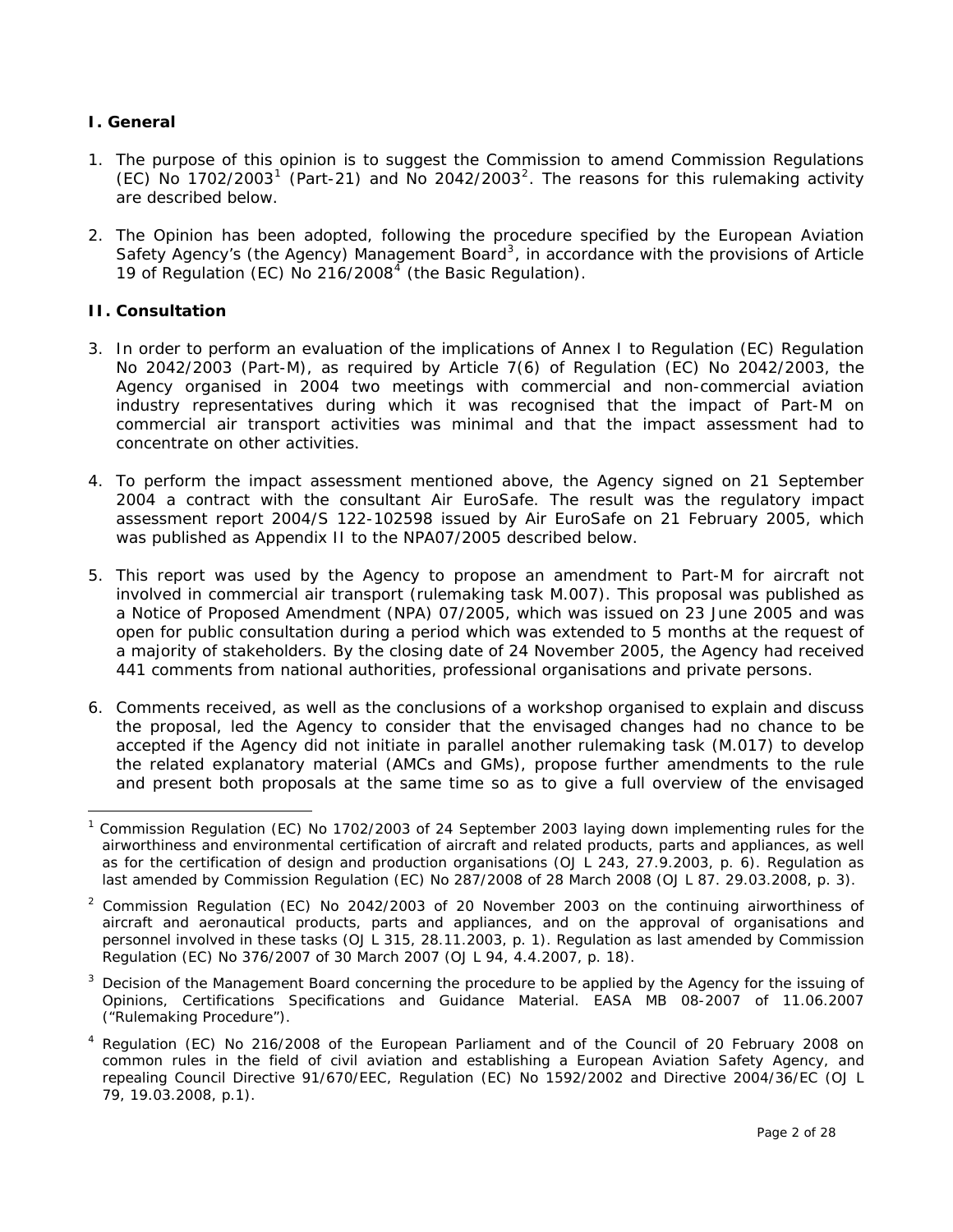changes. This was extensively discussed in late 2005 with representatives of the General Aviation community, who agreed to support that process. Consequently, the rulemaking activity was extended to:

- Evaluate and provide replies to the 441 comments received in response to NPA07/2005, preparing the corresponding Comment Response Document (CRD).
- Discuss and propose further changes to Part-M.
- Produce the related AMC/GM material.

Additionally, the very specific issues related to "Pilot-owner maintenance" were transferred to a separate task (M.005).

- 7. The work was performed by two rulemaking groups (M.005 and M.017) composed of representatives of the Agency, NAAs, manufacturing and maintenance industry, as well as owners/operators. Based on their input the Agency issued the following documents for public consultation:
	- CRD07/2005 on 26 April 2007 (in response to the comments to NPA07/2005).
	- NPA2007-08 on 28 June 2007 (proposing additional changes to Part-M as well as the corresponding AMC/GM).
- 8. To support and explain the content of these documents, the Agency organised one workshop in Cologne on 4 July 2007, six workshops in Switzerland, United Kingdom, France, Denmark, Germany and Czech Republic between 28 August 2007 and 13 September 2007 and one workshop in Austria on 13 November 2007.
- 9. To facilitate the process of approval by the Commission and to allow easier understanding by all involved parties, the Agency decided that its final Opinion should cover the three tasks (M.007, M.005 and M.017) and undertook preparing a common CRD, as well as a single amended text of Part-M.
- 10. The Agency received 10 reactions to CRD07/2005 and 661 comments to NPA2007-08, whose main messages can be summarised as follows:
	- Doubts were expressed about the need to replace existing national systems by European regulations.
	- Issue a dedicated separate regulation, the "Light" Part M, to address the continuing airworthiness of General Aviation.
	- Integrate outputs of the Rulemaking task MDM.032 on better regulating General Aviation.
	- Combine M.A.Subpart F and M.A.Subpart G (Continuing Airworthiness Management Organisation (CAMO)) approvals.
	- Accept the FAA AC43-13 for repairs and modifications.
	- Accept directly (without dual release) US (FAA 8130-3) and Canadian (TCCA 24-0078) release documents for maintained components.
	- Extend the scope of Pilot-owner maintenance and eliminate self-assessment.
	- Alleviate burdensome oversight requirements (Quality Systems / Organisational Reviews).
	- Allow for initial approval of a CAMO in the absence of an approved maintenance programme.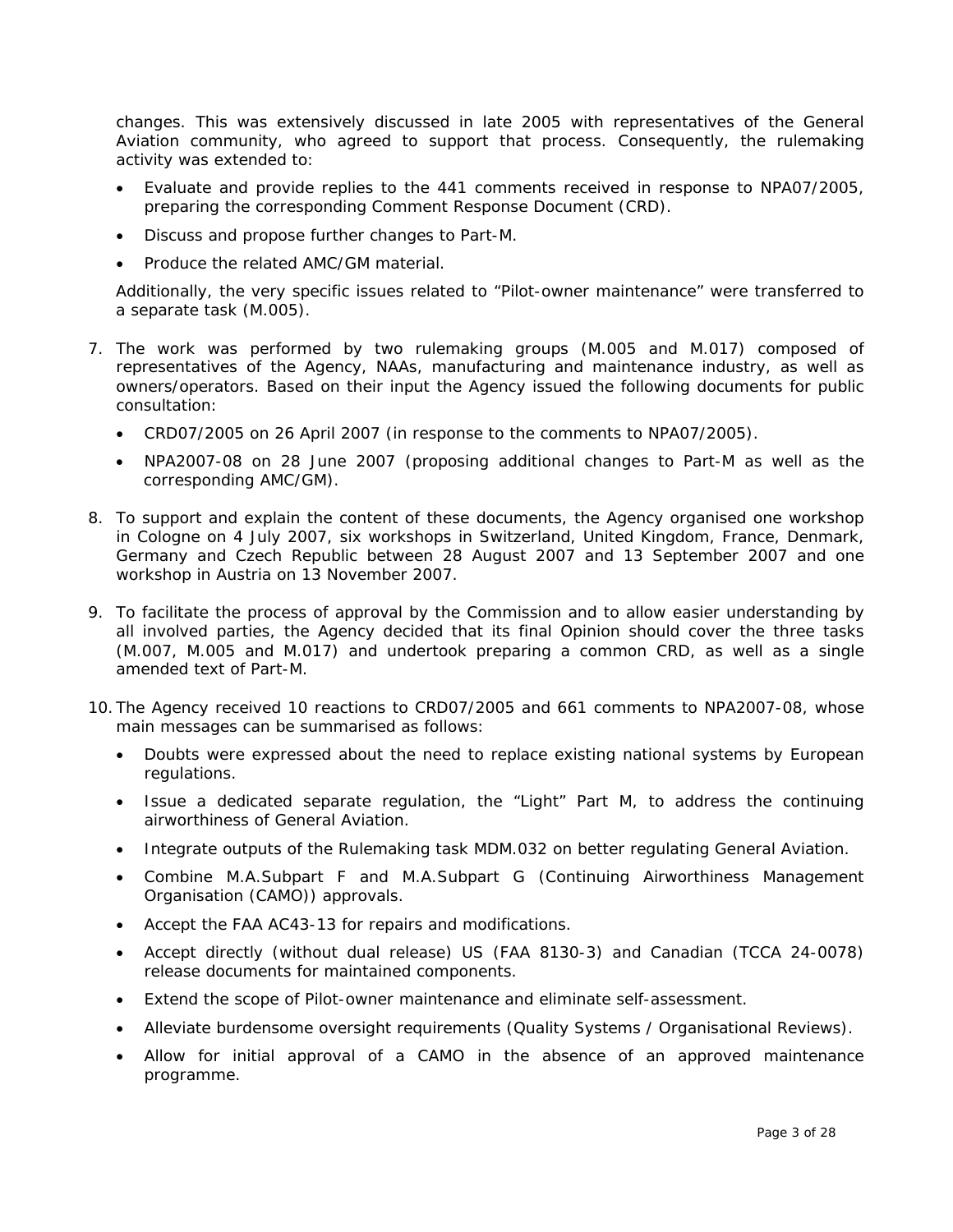- Clarify conditions for component maintenance and complex tasks.
- Allow the transfer of unserviceable components to the owner.
- Create a new, simpler licence for aircraft maintenance personnel.
- Issue alleviated requirements for airworthiness review staff and simplified procedures for performance of airworthiness reviews and issuance of airworthiness review certificates (ARC).
- Provide more time to implement the envisaged changes.
- 11. In order to review these comments, the Agency created 2 review groups (M.005 and M.017), each one composed of the members of the respective working group plus a person from Standardisation & Approvals (Agency) and a person from industry who had expressed a dissenting opinion to the NPA2007-08. As a result of this review, the Agency issued on 6 March 2008 the CRD2007-08, which contained the responses to each comment; the proposed text for the rule and for the AMC/GM; explanatory material indicating how the most significant issues mentioned above had been addressed; and a guide for owners of private aircraft of 2730 Kg MTOM and below (including balloons of any size) summarising the most simplified procedures allowed by the envisaged rules.
- 12. As a result of the external consultation of the CRD2007-08, which finished on 6 May 2008, the Agency received reactions from:
	- 6 competent authorities: AustroControl-Austria, CAA-Netherlands, CAA-United Kingdom, DGAC-France, ENAC-Italy, FOCA-Switzerland.
	- 12 organisations and associations: Broadland Balloon Flights, British Balloon and Airship Club, GEFA-FLUG, Royal Danish Aeroclub, Europe Air Sports, Deutscher Aero Club, European Gliding Union, European Sailplane Manufacturers, Alitalia Servizi, French Gliding Union (FFVV), Norwegian Air Sports Federation, European Microlight Federation.
	- 27 individual persons.

These reactions are analysed in detail in the Attachment. None of them really affect the substance of the conclusions that the Agency presented in the CRD. However, many of them proposed interesting improvements of the text that the Agency has introduced in the present opinion. Some others cannot be taken into consideration in the context of the present rulemaking activity as they would require a proper open consultation; they will therefore be taken into consideration for future rulemaking.

## **III. Content of the Opinion of the Agency**

13. The present opinion takes into account as much as possible the suggestions made by the many stakeholders who participated in the consultation and reacted to the CRD. It proposes a European approach to the continued airworthiness of aircraft which are not involved in commercial air transport, building on existing national systems, when they provide for equivalent means to provide for the appropriate level of safety, in order to allow some of them to be continued with minimum disruption; by doing so it also permits for those systems that have proven their efficiency to be available to all European citizens.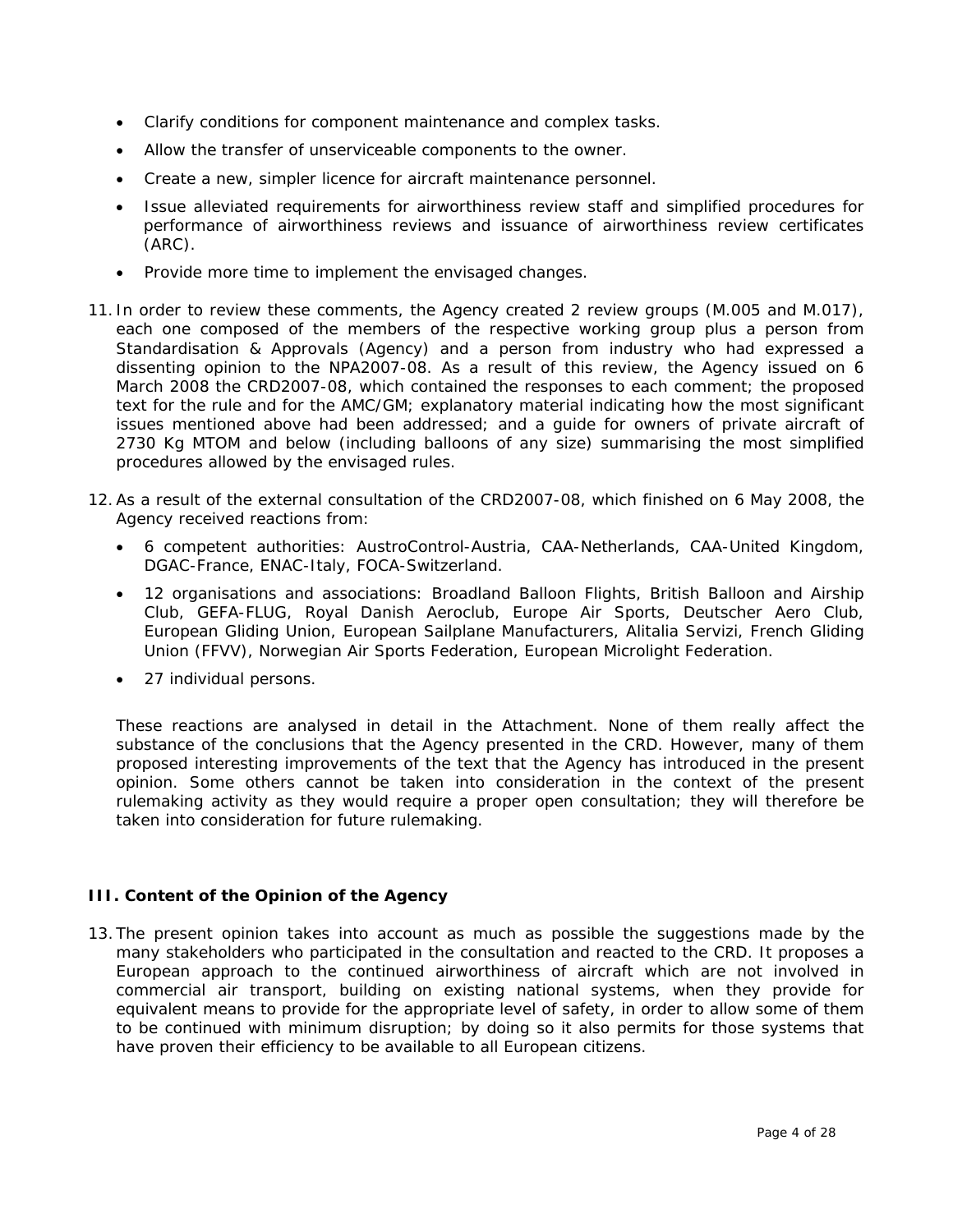- 14. The need to produce in parallel requirements and their means of compliance, as well as the need to properly involve and consult all stakeholders, explain why this rulemaking tasks, which should have been completed in 2005, could only be finalised now, few months before the end of the temporary report of entry into force of the provisions of Part M applicable to the continued airworthiness of aircraft not involved in commercial air transport. This of course legitimately raised concerns with affected stakeholders. The present opinion takes therefore fully into account these concerns and proposes transitional measures to accommodate them.
- 15. Taking into account the hierarchy of EASA rules, the present opinion only addresses the changes that the Agency suggests to the applicable Commission regulations (Part M, Part 145 and Part 21); the related means of compliance (AMC) and guidance material (GM), which were detailed in the CRD, can and will only be issued by the Agency when the above mentioned regulations have been adopted by the Commission. It must however be clear that the measures presented in this opinion have to be read in conjunction with the said AMC and GM as part of an agreed package.

## *a) Need for common rules*

- 16. Although many persons and organisations questioned the need for change and supported the continuation of each current national system, it is a fact that the European Parliament and the Council have already decided that the continued airworthiness of all aircraft registered in Member States shall comply with common rules so that citizens benefit of two of the main objectives ascribed to the EASA system:
	- a) Safety

One of the main objectives is to harmonise the level of safety. Although there is no evidence pointing to the existence of a safety concern with the current national systems, this does not mean that safety cannot be improved. In fact, the level of safety of the national systems varies from country to country, and establishing a common set of rules with the appropriate standards should improve the overall level of safety in Europe.

b) Common market

Another objective of the Community when establishing the EASA system was to facilitate the functioning of the internal market. The free movement of goods, services and persons requires that common rules are adopted to ensure that used aircraft can be sold everywhere in the Common Market; maintenance and continuing airworthiness management organisations can provide their services in all Member States; and EU citizens can freely fly their aircraft in any Member State.

17. As a consequence it is not an option to envisage the removal of Part-M for General Aviation. Moreover doing nothing is not an option either as this would mean implementing Part-M as it is now from 28 September 2008 onwards. The only way to proceed in the current legislative environment is therefore to amend Part M to better meet the needs of the different categories and sizes of aircraft as well as to the different types of operation. When doing so the Agency has addressed in particular the main issues identified during the consultation.

#### *b) The format of the continuing airworthiness requirements for General Aviation*

18. A number of individuals and organisations considered that the current requirements are too complicated and difficult to read; they called therefore for a separate Part-M dedicated to General Aviation (the so-called "Light Part-M"). The Agency does not disagree that legal texts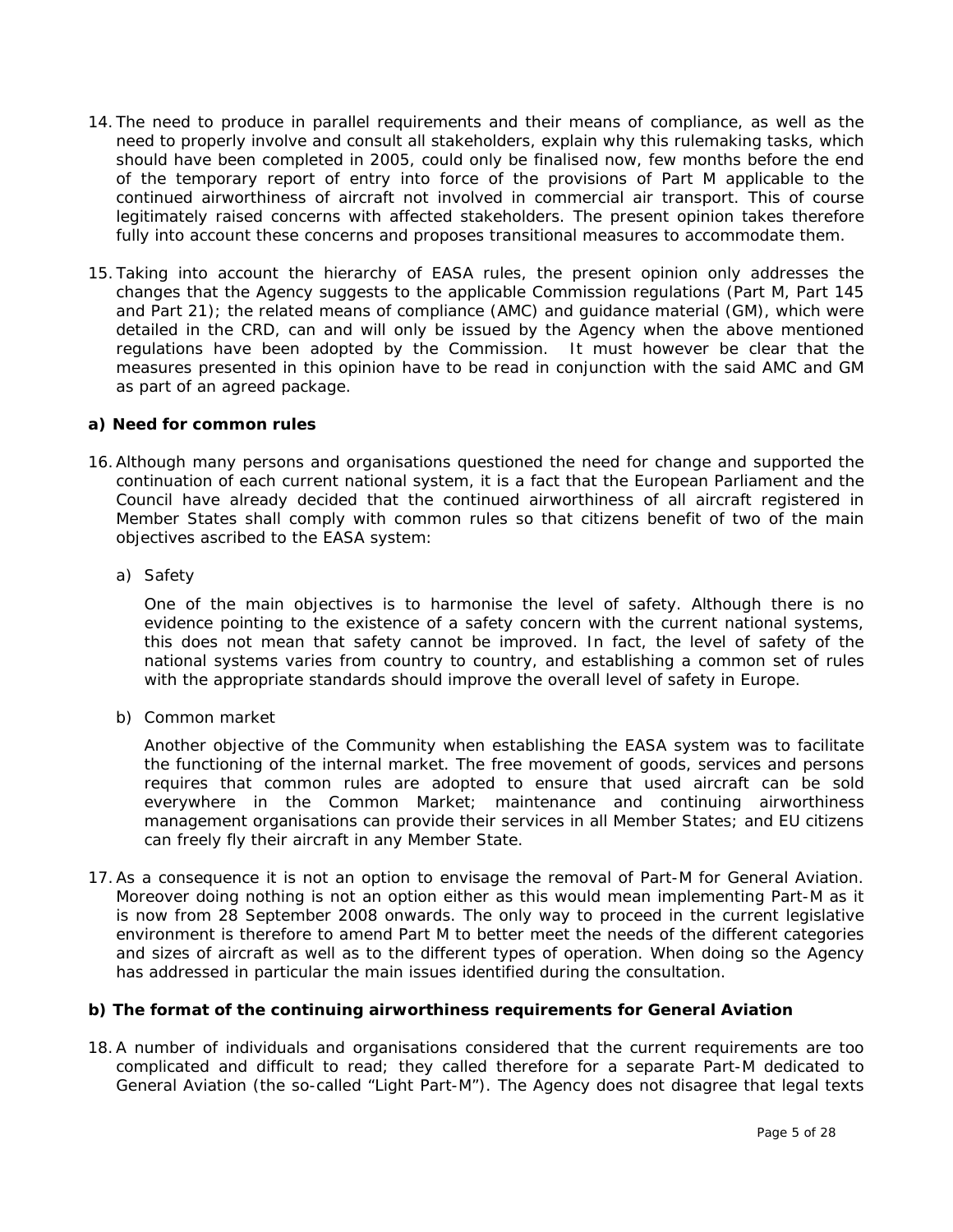are not always easy to use by regulated persons, even if best efforts have been done to produce them in plain language and to organise them in a way that facilitates their use. This is due to the fact that legal texts are not produced to be directly used as manuals for day-to-day activities; their main aim is to create legal certainty when things go wrong. Moreover such texts create rights for the regulated persons who are entitled to interpret them at the best of their interest. Many of the requirements contained in Part-M are indeed of a general nature and can be adapted by each applicant to the size and type of organisation and operation.

- 19. In this context also, it has to be taken into account that Part M applies to a large variety of aircraft involved in various types of operations:
	- Large aircraft (as defined already in Regulation (EC) No 2042/2003);
	- Non-large aircraft above 2730 Kg MTOM;
	- Aircraft equal or below 2730 Kg MTOM and balloons;
	- ELA1 aircraft (as defined in the present opinion anticipating on NPA2008-07 related to "ELA process"; "Standard Changes and Repairs" and "Certification Specifications for Light Sport Aeroplanes"); and
	- CS-VLA, CS-22 and LSA aircraft (LSA as defined in the present opinion anticipating on NPA2008-07).

If the logic of a separate Part-M dedicated to General Aviation were to be followed, it is not one but several "light Part M" which would have to be produced to address each aircraft category and possibly also each type of operation. Taking into account the EU Court jurisprudence this would create a lot of confusion as each text would have to be interpreted independently of the others so that identical text could lead to different requirements.

- 20. As a consequence, legal requirements must be used in conjunction with appropriate interpretative material produced by the regulators and the regulated persons themselves. In the later case, such interpretative material can be issued by trade associations and federations for the benefit of their members.
- 21. Notwithstanding the above comments, the Agency understands the need for General Aviation stakeholders to be provided with support in the understanding and implementation of the requirements they have to comply with. The Agency will therefore make all possible efforts to issue users guides as the one it attached to its CRD for owners of balloons and of private aircraft of 2730 Kg MTOM and below. It also will communicate the content and the intention of the rule to competent authorities, regulated persons and organisations through explanatory notes, letters, workshops, etc.

## *c) Integrate outputs of the Rulemaking task MDM.032 on better regulating General Aviation.*

22. A number of persons and organisations suggested take into account the simplified procedures for light aircraft envisaged under the rulemaking task MDM.032. While it has to be noted that this task is mainly addressing requirements for air operations, pilot licensing and initial airworthiness, it is right that there is a need to ensure consistency between continued airworthiness requirements and those related to the certification of changes and repairs, as well as those applicable to the certification of replacement parts and appliances. Work done in the context of that task has sufficiently progressed to allow the publication of an NPA2008-07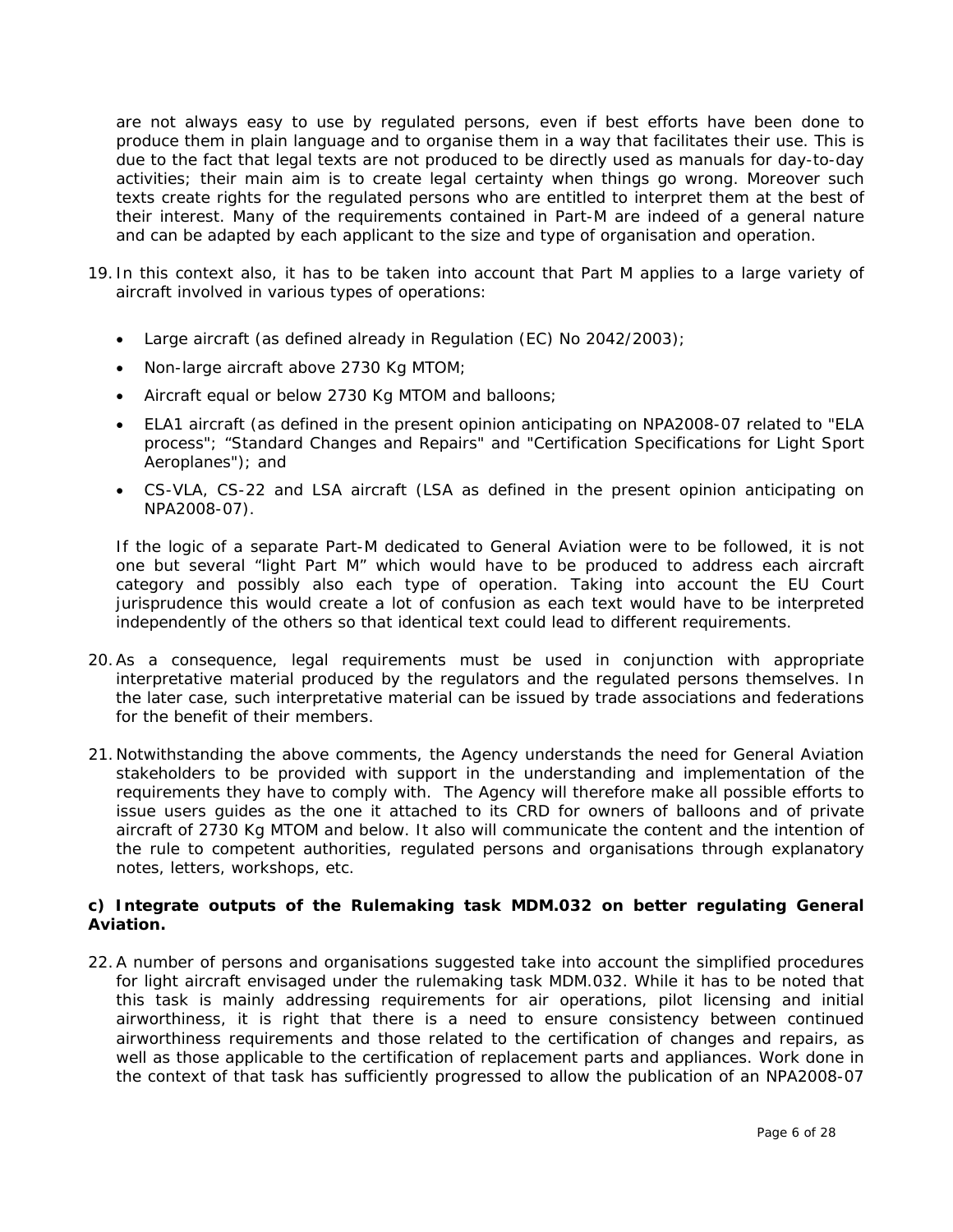creating a new process called "European Light Aircraft" with 2 subcategories (ELA1 and ELA2) and proposing a new Certification Specification (CS) for LSA (Light Sport Aeroplanes). Anticipating this development, the present opinion contains further alleviations specific for these aircraft:

- a) The possibility to install components which do not have a release to service, if allowed by Part-21 (see  $M.A.501(a)$ ). This anticipates on the possibility for the owner to fabricate certain parts without a release to service that has been proposed by MDM.032.
- b) The possibility that independent certifying staff perform component maintenance tasks and complex maintenance tasks on ELA1 aircraft (see M.A.502(d) and M.A.801(c)).
- c) The possibility that independent certifying staff issue recommendations for the issuance of an ARC for ELA1 aircraft (see M.A.901(g)).

#### *d) Combine M.A. Subpart F + M.A. Subpart G (Continuing Airworthiness Management Organisation (CAMO)) approvals.*

- 23. It had been suggested to combine the M.A.Subpart F + M.A.Subpart G approvals, in order to avoid duplication of expositions, investigations, audits, and fees. However the Agency is not convinced that the proposal would produce the expected benefits. First it is clear that separate certificates must be kept in order to cover those organisations that wish to have only one approval. Even if there was a possibility to combine these certificates, this would not guarantee a single certification process because the competent authority may always decide to perform audits in separate events and to have different departments to cover maintenance and continuing airworthiness issues. As a consequence there would be no guarantee of lower fees because the authority may adapt the fees to the level of investigation required, which is higher for a combined approval than for one separate one. In any case, the Agency has no control over the fees charged by competent authorities.
- 24. Instead of creating a combined approval, the Agency has opted therefore for the following:
	- a) AMC M.A.602 and AMC M.A.702 will clarify that an organisation applying for both approvals may use a single EASA Form 2 for the application.
	- b) AMC M.B.604(b) and AMC M.B.704(b) will recommend that the competent authority arranges the audits in order to cover both approvals to avoid duplicated visits of a particular area.
	- c) AMC M.A.704 will include an example of combined exposition for an organisation that holds both approvals (M.A. Subpart F and CAMO).

It is expected that this provides the basis for adapting the fees to the level of investigation required, regardless of whether there is a final combined certificate or two separate certificates.

#### *e) Accept the FAA AC43-13 for repairs and modifications*

25. A number of persons and organisations requested to accept the use of the FAA AC43-13 for repairs and modifications. Although the Agency agrees on the need to find simpler ways to address changes and repairs of light aircraft, the Agency does not consider possible to use directly the FAA rule, which was developed in a different regulatory environment where the classification of repairs as "major" or "minor", as well as the sharing of the regulatory roles, are different.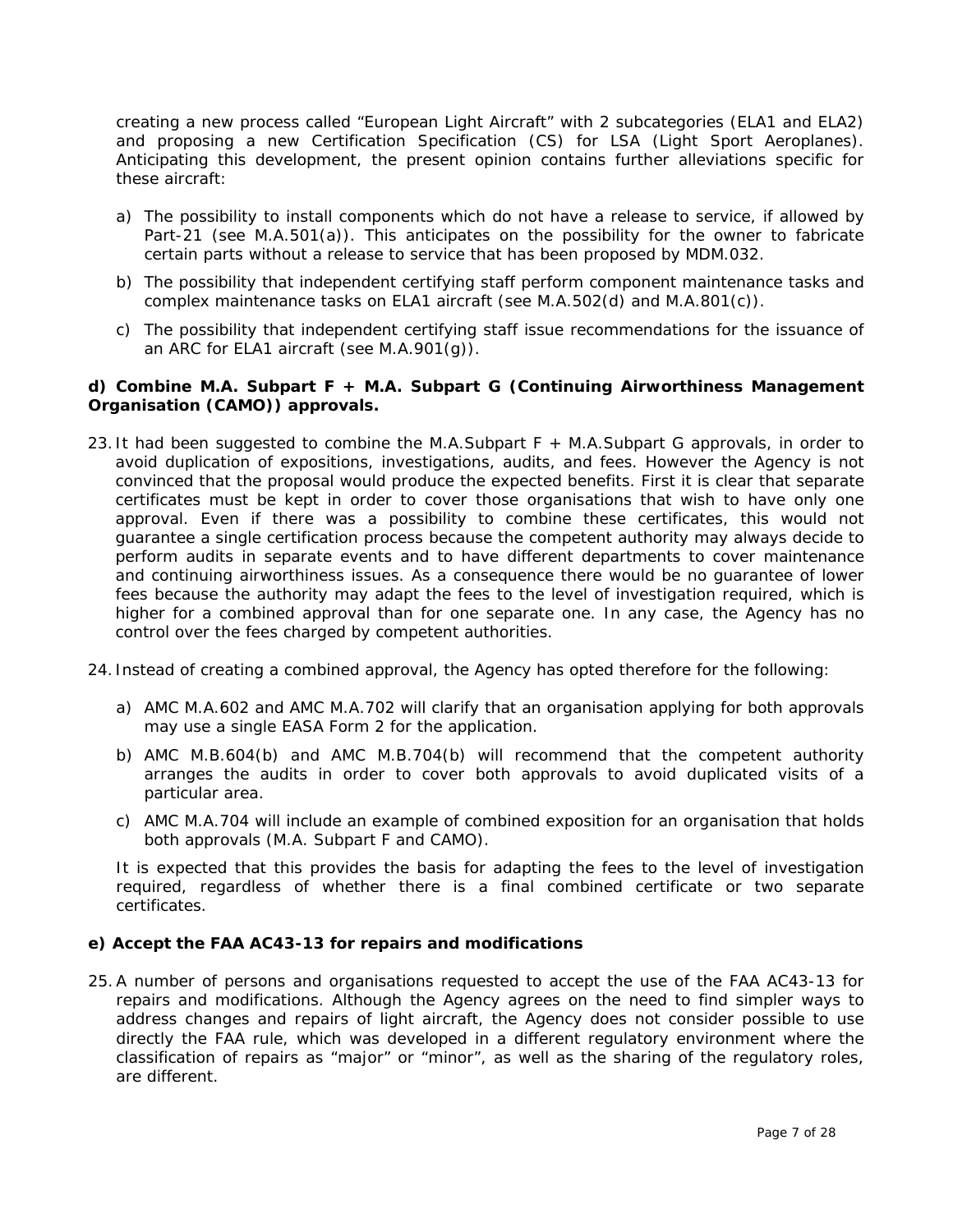As a consequence, some suggested transposing the process for approval of repairs established by FAA AC43-13 into the EASA system. This is being considered presently in the scope of rulemaking task MDM.032 as it is not a maintenance issue but one related to continuing airworthiness addressed under Part-21 Subpart D and Subpart M, which contain the requirements that must be met by changes and repairs. Appropriate certification requirements are therefore being considered by the Agency, as described in NPA2008-07, which would provide for the same type of flexibilities than the ones included in the AC43-13, but in the EASA context.

## *f) Accept directly US and Canadian release documents for maintained components*

- 26. Many organisations and aircraft owners currently hold in stock components that were released after maintenance with the correspondent FAA 8130-3 or TCCA 24-0078 forms; however these forms were not issued by organisations approved in accordance with Community law and, as a consequence, they cannot be installed after 28 September 2008. Furthermore maintenance organisations in USA and Canada performing maintenance on components installed in General Aviation aircraft do not seem interested in holding a European approval. This could lead to a shortage of approved maintenance organisations to cover the needs of the European General Aviation community.
- 27. The Agency will therefore clarify in AMC M.A.613(a) that an M.A.Subpart F or Part-145 maintenance organisation (not rated for components) may issue a Form 1 after appropriate checks and verifications, for components that have been released after maintenance with an 8130-3 (FAA) or TCCA 24-0078 (Canada) without dual release. This alleviated procedure is based on the technical capability of these organisations and the confidence we can have in the oversight performed by the American and Canadian competent authorities, based on the assessments made for concluding the pending bilateral aviation safety agreements with these countries.

#### *g) Extend the scope of Pilot-owner maintenance and eliminate self assessment*

- 28. As regards Pilot-owner maintenance, the Agency agrees that experience in some Member states and in other regulatory systems has demonstrated that more can be made by the aircraft owner as s/he is the most affected by the work done to ensure the safety of the aircraft s/he uses. It has therefore decided to completely review the list of Pilot-owner maintenance tasks, which will be identified per category of aircraft and be transferred to the AMC material (new AMC to Appendix VIII of Part M). Such lists clearly exclude safety critical items. Conversely, for more certainty, Appendix VIII clarifies categories of tasks that do not qualify for Pilot-owner maintenance.
- 29. To provide for the necessary level of confidence in the competence of the Pilot-owner to undertake such maintenance tasks, Appendix VIII contains the basic principles to be complied with by the Pilot-owner as regards:
	- o Competence and responsibilities.
	- o Performance of maintenance and records.

These provisions are based on the concept of "pilot self-assessment". The related risks are mitigated by the fact that the tasks performed by a particular Pilot-owner must be listed in the maintenance programme. As a consequence, when the aircraft is managed by a CAMO, this organisation will verify that the maintenance is properly performed; when the aircraft is not managed by a CAMO, a similar quality check shall be done by the competent authority during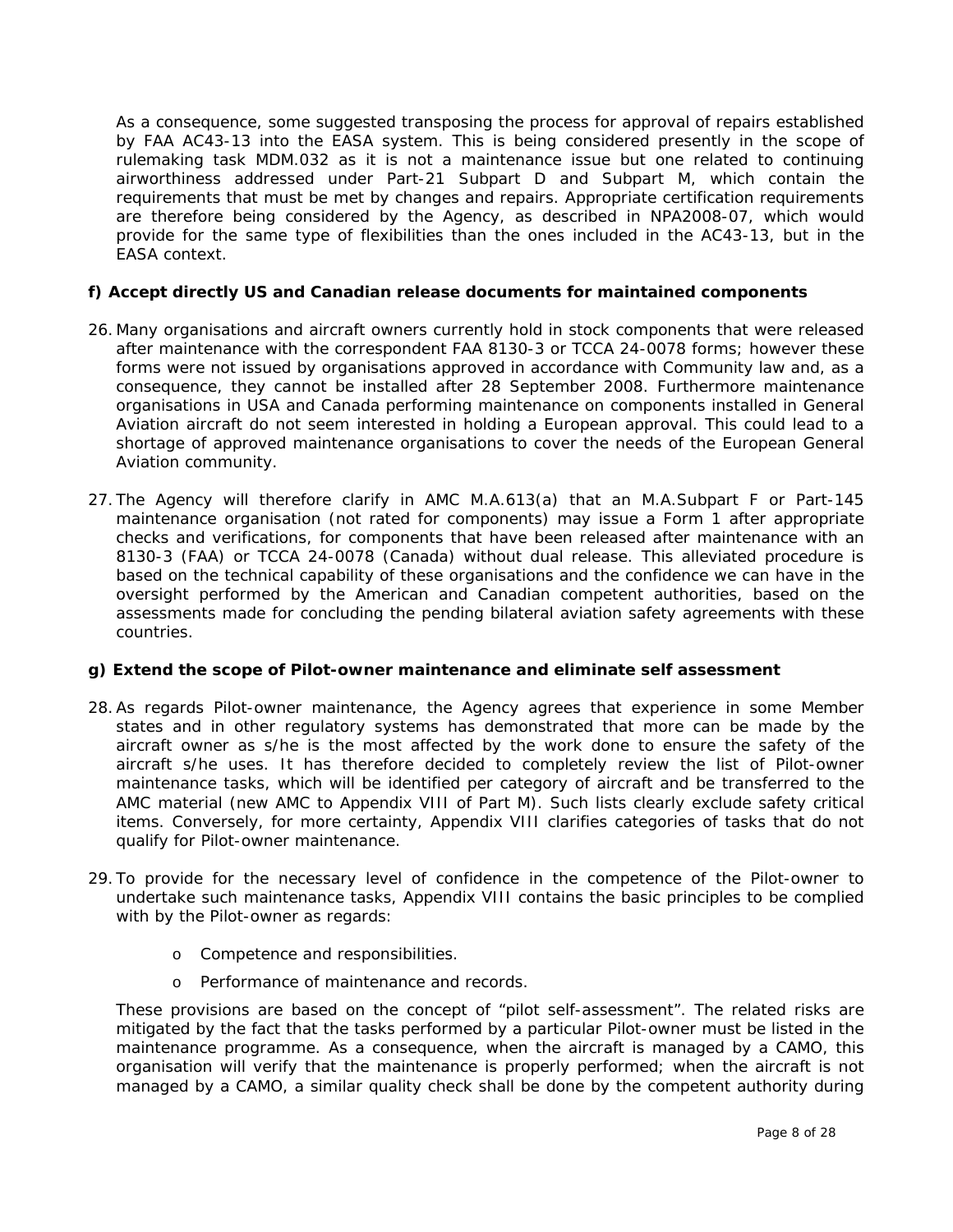the periodic airworthiness reviews. Accordingly the effectiveness of Pilot-owner maintenance will be evaluated and the maintenance programme will be amended to adapt, if necessary, the Pilot-owner tasks to her/his actual capabilities.

## *h) Alleviate burdensome oversight requirements (quality systems / organisational reviews)*

- 30. CAMO approval requirements, in particular the need for internal / external quality audits or internal organisational reviews, are considered by some as disproportionate since, in their view, CAMOs only deal with bureaucratic functions not involving actual work on the aircraft. As a consequence they suggested that the audits performed by the competent authority should be sufficient. The Agency must first clarify that the continuing airworthiness management of the aircraft is as important for the safety of the aircraft as the actual maintenance performed on it. If continuing airworthiness tasks are not properly executed, the risk clearly exists that not all required maintenance is performed. This must therefore be taken seriously and those in charge may not be given privileges in that field without proper verification that they can exercise them properly.
- 31. In this context, relying only on the audits performed by the competent authority is not considered acceptable for the following reasons:
	- All the privileges granted to a CAMO (the same as the privileges granted to M.A.Subpart F, Part-145 and Part-147 organisations) are based on the fact that there is an internal process that monitors compliance with the regulations. Depending on the size of the organisation this shall be accomplished by organisational reviews or by means of a quality system.
	- The quality system is fundamental when the organisation becomes complex, because at that point there are numerous work procedures and there is a need to ensure proper communication between the different departments and functions.
	- The organisation is the only one who is continuously aware of the existing problems, difficulties and non compliances, and the only one that can ensure appropriate corrective action and follow-up.
- 32. Nevertheless, the Agency recognises that organisational approval requirements shall be proportionate to the size and complexity of the organisation. It will amend accordingly Appendix VIII to AMC M.A.616 and create a new Appendix XIII to AMC M.A.712(f) to adapt their provisions to the lower complexity of small M.A.Subpart F and M.A.Subpart G organisations. In this context the Agency wants also to recall that, contrary to what seems to be understood by many stakeholders, the regulation does not oblige airworthiness review staff to be independent, not even for organisations larger than a one-man CAMO.

## *i) Allow for initial approval of a CAMO in the absence of an approved maintenance programme*

- 33. The initial approval of independent CAMOs (not linked to an AOC holder) has been identified as a possible "chicken an egg issue" when they have no contracts with customers and could not therefore get the necessary approval to offer their services. This problem may be caused by the fact that:
	- The Form 14 currently contained in Appendix VI to Part-M includes the reference to the maintenance programme and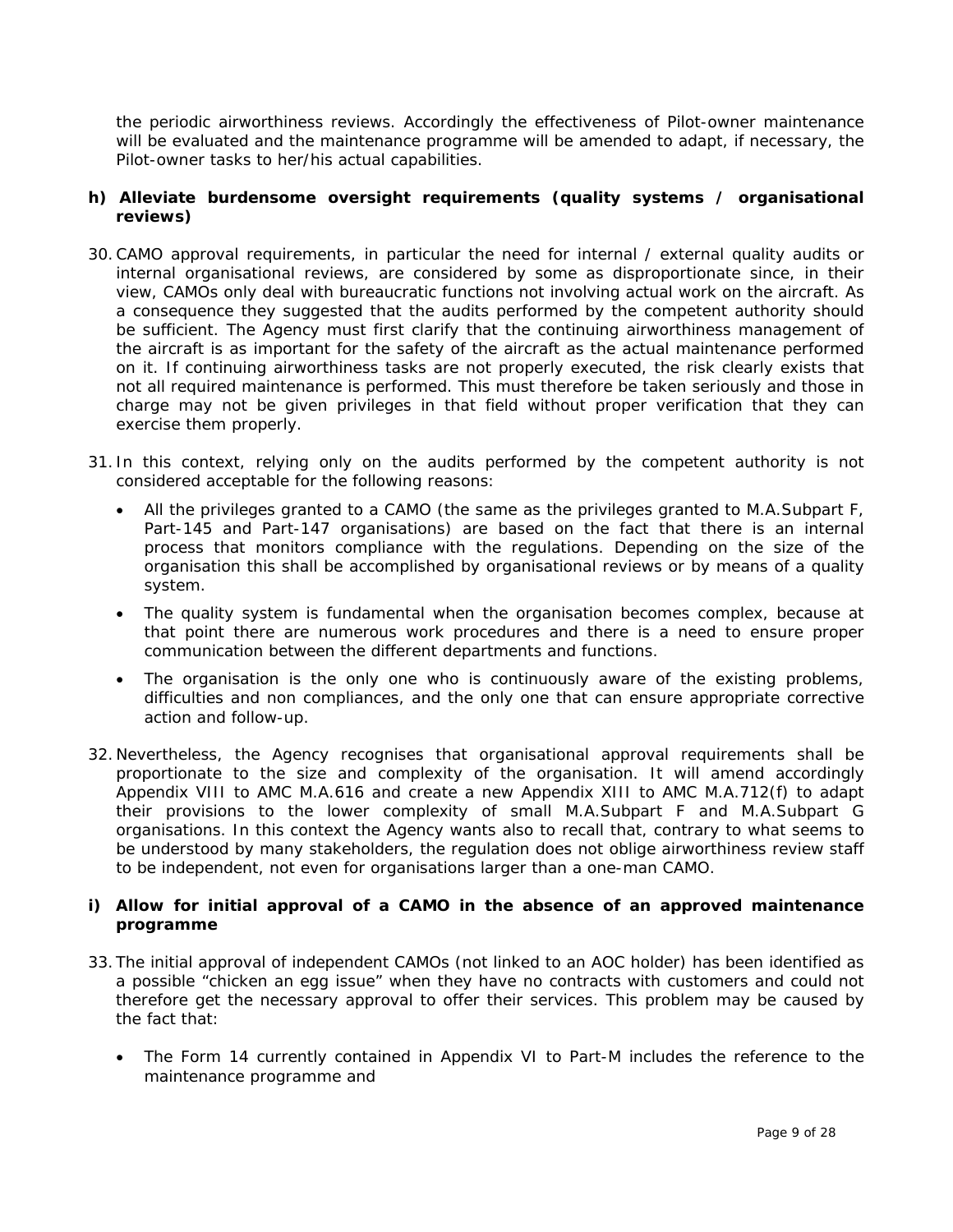• There is no guidance or AMC explaining what is acceptable as a reference for a maintenance programme on the Form 14.

As a consequence some competent authorities consider necessary that the Form 14 contains specific maintenance programmes for each particular aircraft under the oversight of the applicant. This particular interpretation does not recognise the possibility to refer to "generic maintenance programmes" covering different aircraft types and models.

- 34. The Agency wants to first recall that such interpretation is not supported by the rule or the AMCs. Moreover it is not its intention to impose on independent CAMOs that they shall have concluded a contract with a possible customer before they can apply for an approval. The Agency believes indeed that any organisation should be able to get the approval in order to contact a customer which has a contract with another organisation, so that owners/operators are able to choose between different options. As a consequence:
	- M.A.709 is amended to include the concept of "Baseline" and "Generic" maintenance programmes, making clear that the intention is to allow the approval of independent CAMOs without the need for any customers. AMC M.A.709 will be adapted to further clarify this concept.
	- Appendix VI to Part-M is amended to:
		- o Remove the reference to the maintenance programme in Form 14; the related provisions are transferred to the continuing airworthiness management exposition (CAME).
		- o Allow the inclusion of aircraft types, series or groups in Form 14. This will be further clarified in AMC M.B.703.
		- o Better adapt the Form 14 to the case where a commercial air transport operator is also performing continuing airworthiness management activities for aircraft not involved in commercial air transport.

## *j) Clarify conditions for component maintenance and complex tasks*

- 35. According to the current rule, maintenance of components should be performed by approved maintenance organisations with the correspondent rating for components. The only exception is the case where a component is maintained while installed on the aircraft or when it is temporarily removed from an aircraft if expressly permitted by the aircraft maintenance manual to improve access, in which case such maintenance can be released by independent certifying staff. In addition, complex maintenance tasks (Appendix VII) must be performed by an approved maintenance organisation.
- 36. These provisions raise many questions and concerns among regulated persons and competent authorities. In particular:
	- There is no mention of whether the maintenance shall be performed in accordance with aircraft or component maintenance data. This may lead to think that any component maintenance may be performed by an independent certifying person if the component remains installed on the aircraft (example: hot section inspection of a turbine engine).
	- The text does not indicate which type of licence or qualification (aircraft or component) is required for independent certifying staff when performing component maintenance.
	- The text does not make clear which type of release to service is issued in each case (Form 1 or aircraft release).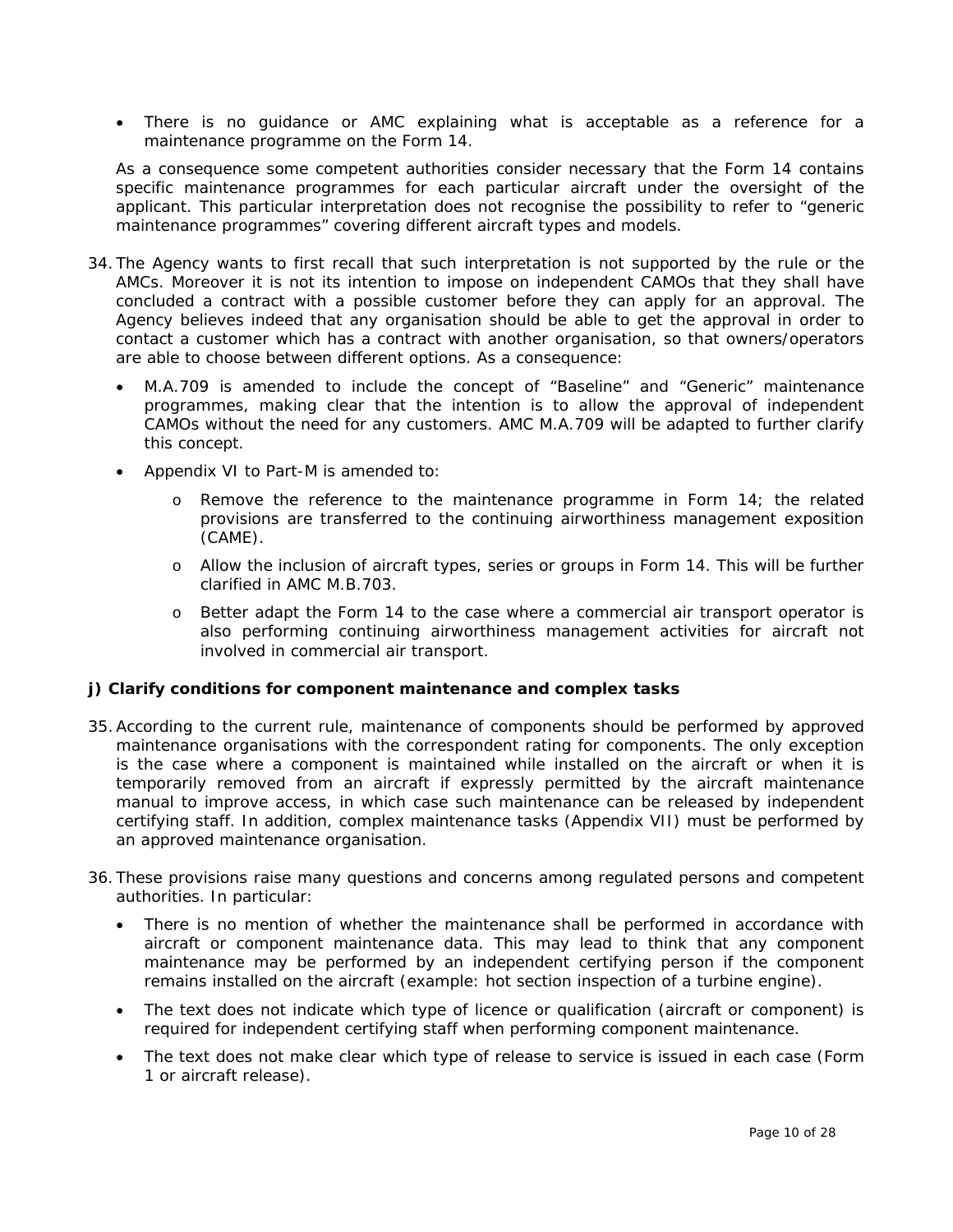- There is no distinction in relation to the complexity of the aircraft involved.
- 37. In order to address these issues, M.A.502, M.A.613(a), M.A.802(a)&(b), Part-M Appendix IV "Approval Ratings" and Part-145 Appendix II "Organisation approval class and rating system" are amended to:
	- Permit component maintenance by aircraft rated independent certifying staff and aircraft rated (A-rated) maintenance organisations while the component is installed on the aircraft or is temporarily removed from it, as long as the maintenance is performed in accordance with aircraft maintenance data or, if specifically agreed by the authority, in accordance with component maintenance data (for simple component maintenance). This maintenance will not qualify for the issuance of a Form 1 and will be subject to aircraft release requirements.
	- Permit component maintenance by engine/APU rated (B-rated) maintenance organisations while the component is installed on the engine/APU or is temporarily removed from it, as long as the maintenance is performed in accordance with engine/APU maintenance data or, if specifically agreed by the authority, in accordance with component maintenance data (for simple component maintenance).
	- Permit for ELA1 aircraft, that aircraft rated independent certifying staff perform:
		- o Component maintenance in accordance with component maintenance data while the component is installed on the aircraft or is temporarily removed. This is not applicable to overhaul of components.
		- o Complex tasks listed in Appendix VII, subject to prior agreement between the owner and the competent authority.
	- Permit for CS-VLA, CS-22 and LSA aircraft, that aircraft rated independent certifying staff perform overhaul of engines, subject to a previous agreement between the owner and the competent authority. This is only applicable to engines temporarily removed from the aircraft for overhaul, which are reinstalled afterwards and released to service together with the aircraft. No EASA Form 1 can be issued.

## *k) Allow the transfer of unserviceable components to the owner*

38. The current rule requires unserviceable components to be kept under the control of a component maintenance organisation until a decision is made of whether they will be repaired or scrapped. This requirement is not consistent with the flexibility introduced by the present opinion. It is necessary therefore to extend the custody privileges to any approved maintenance organisation (approved for components or for aircraft) and to the aircraft owner. In this later case, the component must be previously identified as unserviceable and the transfer to the owner must be reflected in the corresponding log book. This amendment has been introduced in M.A.504(b).

#### *l) Create a new, simpler licence for aircraft maintenance personnel*

39. Feedback received by the Agency indicated that the qualification requirements for the B1.2 licence are too strict for the lower spectrum (in terms of complexity) of piston engine aeroplanes. In addition, there is no European licence covering sailplanes and balloons. This need for a European licence that is appropriately adapted to the General Aviation community of aircraft was also identified through the A-NPA14/2006.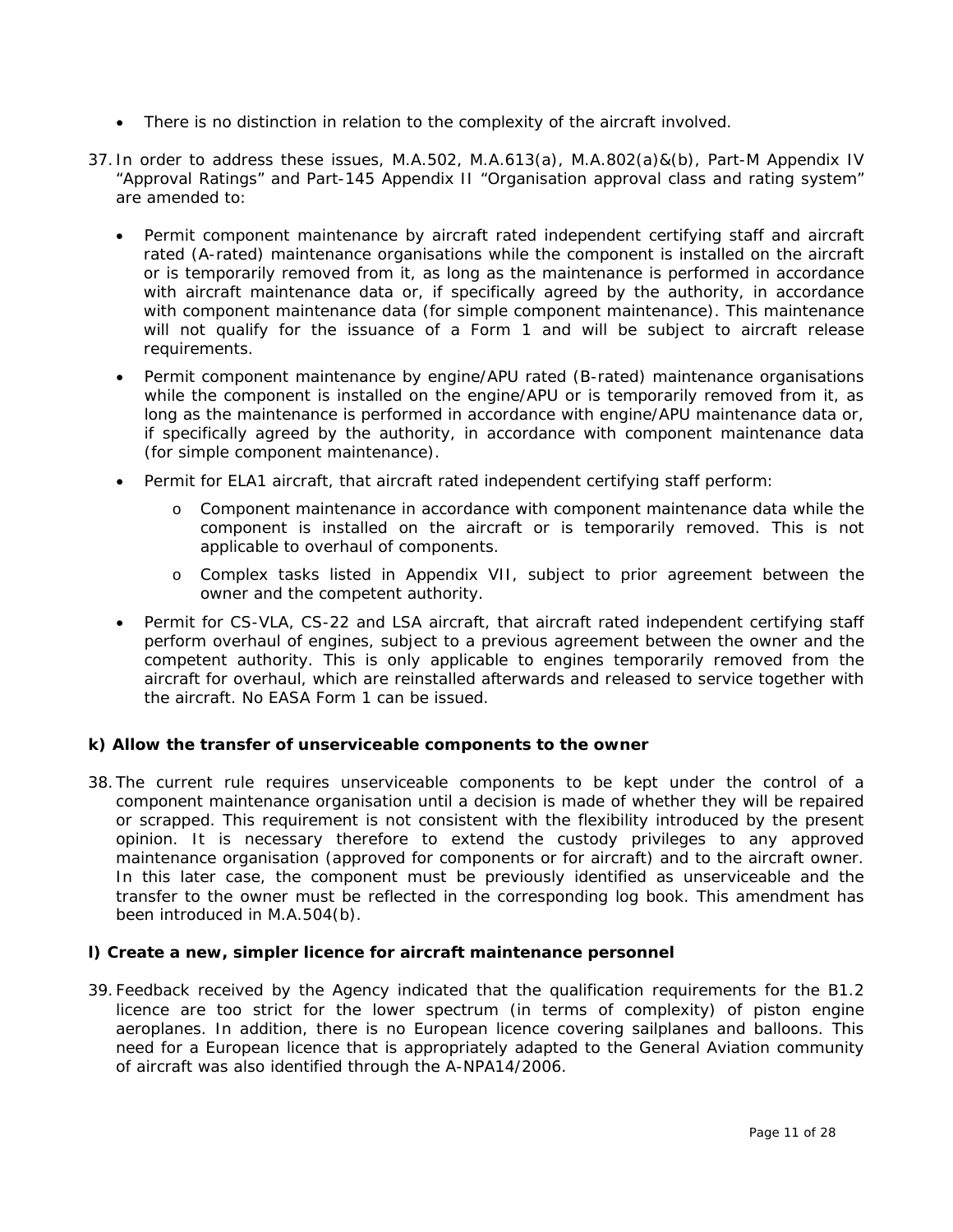This is being considered presently in the scope of rulemaking task 66.022, with an NPA2008- 03 currently under external consultation.

#### *m) Issue alleviated requirements for airworthiness review staff and simplified procedures for performance of airworthiness reviews and issuance of airworthiness review certificates (ARC).*

- 40. The situation of aircraft registered in an EU Member State and operated under the oversight of a third country, where the regulatory safety oversight has not been delegated to the third country, needs to be clarified. Since most of these aircraft are large aircraft they need to be managed by a CAMO, which in most cases will be a third country CAMO; the current provisions of Part M do not allow such CAMOs to issue ARCs. While the Agency considers the possibility to review this restriction in the light of the World Trade Organisation Treaty, this was not part of the current rulemaking task and will be processed under a separate task in due time. As a temporary solution, M.A.901 is amended to allow:
	- The CAMO which manages the aircraft to extend the ARC issued by another CAMO or by the competent authority, as long as the aircraft is in a controlled environment. This is applicable even if the CAMO has no privileges to perform airworthiness reviews and issue ARCs. This is based in the fact that it is not required to perform an airworthiness review and have airworthiness review staff in order to extend an ARC. This amendment has been introduced in M.A.711 $(a)$ 4 and M.A.901 $(f)$ .
	- This measure is based on the fact that, in order to extend an ARC, it is not required to perform an airworthiness review but only to verify that the aircraft stayed in a controlled environment. As a consequence, no airworthiness review staff is required.
	- The competent authority to perform the airworthiness review and issue the ARC for aircraft not involved in commercial air transport which are managed by a third country CAMO. This amendment has been introduced in M.A.901(i).

With these measures, the competent authority of the Member State of registry can perform the airworthiness review and issue the ARC. In addition, they only need to do so once every 3 years, because the foreign CAMO may extend the ARC issued by this competent authority if the aircraft is in a controlled environment.

In addition, Article 7, paragraph 3(a) of Regulation (EC) No 2042/2003 has been amended in order to include an opt-out period until 28 September 2009 for the obligation to contract a CAMO for those large aircraft mentioned above (used by third country operators).

- 41. The Agency notes that the provision introduced in M.A.711(a)4 and M.A.901(f), as indicated above, is applicable to all aircraft, including those used in commercial air transport. The objective is to allow the CAMO which manages the aircraft to extend the ARC issued by the competent authority at the time of issuance of the initial certificate or airworthiness for an aircraft imported into the EU.
- 42. Clarification and simplification of the provisions related to the performance of airworthiness reviews and the issuance of the airworthiness review certificate (ARC) are a necessary consequence of the increased flexibility introduced in Part M for non-commercially operated aircraft, in particular the small ones. Accordingly the present opinion introduces the following amendments: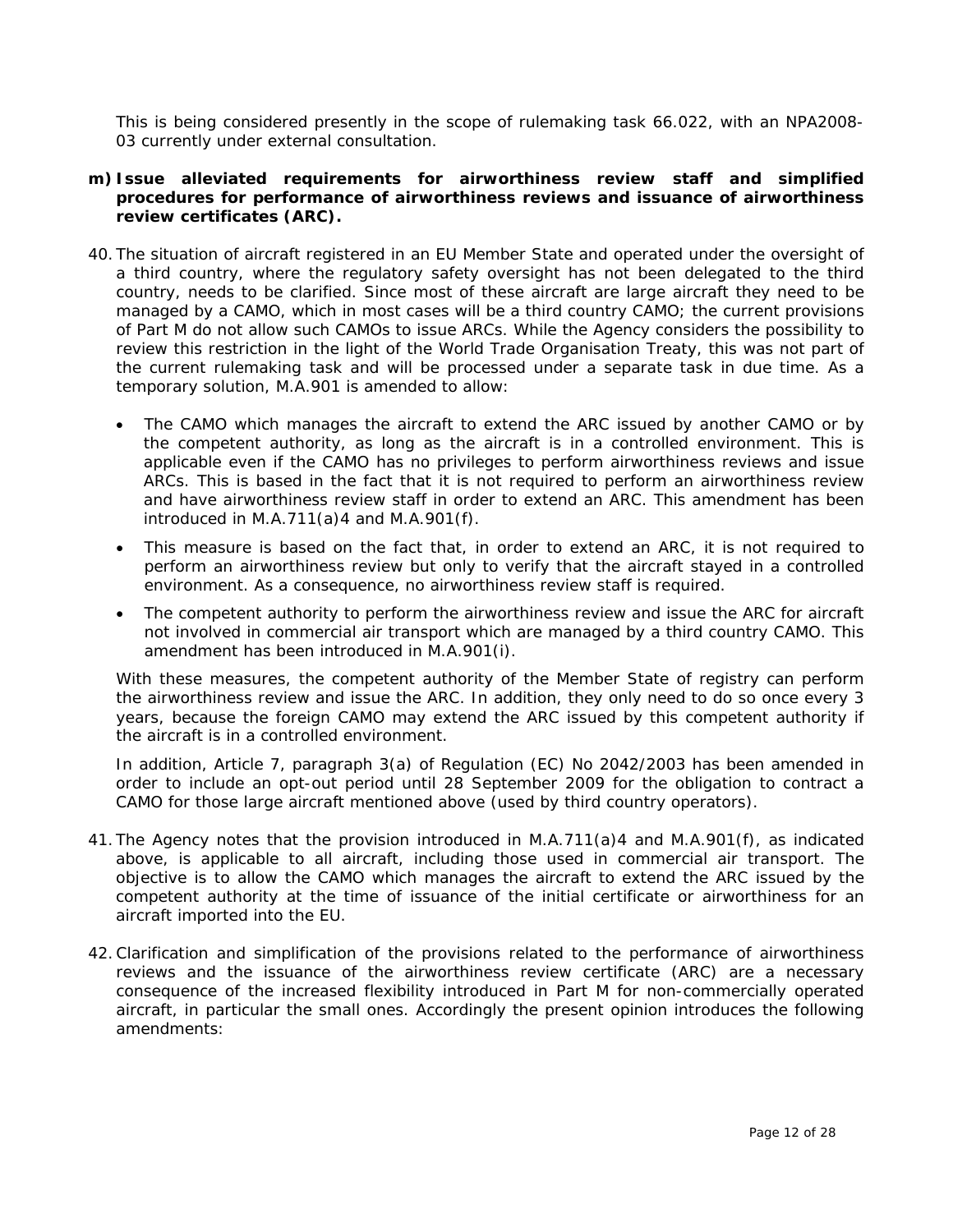- For all new aircraft produced within the EU, the initial ARC shall be issued together with the initial certificate of airworthiness upon compliance with 21A.183, paragraph 1. An airworthiness review is not required. This amendment has been introduced in M.A.901(k).
- For aircraft not used in commercial air transport other than large aircraft, the owner may contract the development and indirect approval of the maintenance programme to any CAMO, even if the airworthiness of the aircraft is not managed by a CAMO. This amendment has been introduced in M.A.201(e).
- For aircraft of 2730 Kg MTOM and below and balloons, not used in commercial air transport:
	- o Alleviated requirements for the qualification of airworthiness review staff, both for the CAMO and for the competent authority. This includes reduced experience requirements and the possibility to replace formal training by competence assessment. This amendment has been introduced in M.A.707(a)2 and M.B.902(b)2.
	- o The owner may decide to have the airworthiness review performed and the ARC issued by the competent authority or by any appropriately approved CAMO, regardless of the aircraft being or not in a controlled environment. This has been introduced in M.A.901(h)2.
- For ELA1 aircraft:
	- o Independent certifying staff, accepted by the competent authority, may issue recommendations for an ARC. This has been introduced in M.A.901(g).

## *n) Transitional provisions*

- 43. This above described amended set of rules can only become effective as soon as it is approved by the Commission. However, considering that:
	- the current deadline for implementation of Part-M for aircraft not involved in commercial air transport is 28 September 2008,
	- most organisations have withheld their application for M.A.Subpart F and M.A.Subpart G approvals until they have a clear picture of the changes introduced in Part-M for General Aviation, and
	- competent authorities will not be able to complete the corresponding investigations and issue the approval certificates before the deadline of 28 September 2008,

the Agency has considered necessary to provide for appropriate transitional arrangements for those provisions that cannot reasonably be implemented before 28 September 2008, so that affected organisations and authorities have time to implement them, while allowing the continued airworthiness of aircraft under national rules.

- 44. These transitional measures, which are included in the proposed regulation amending the transitional provisions of Regulation (EC) No 2042/2003, provide for:
	- a) For aircraft not used in commercial air transport:
		- o Possibility for competent authorities and national CAMOs to issue/extend after 28 September 2008 a maximum of two times (in the case of the NAA) or just one time (in the case of a national CAMO), for one year each one, the airworthiness review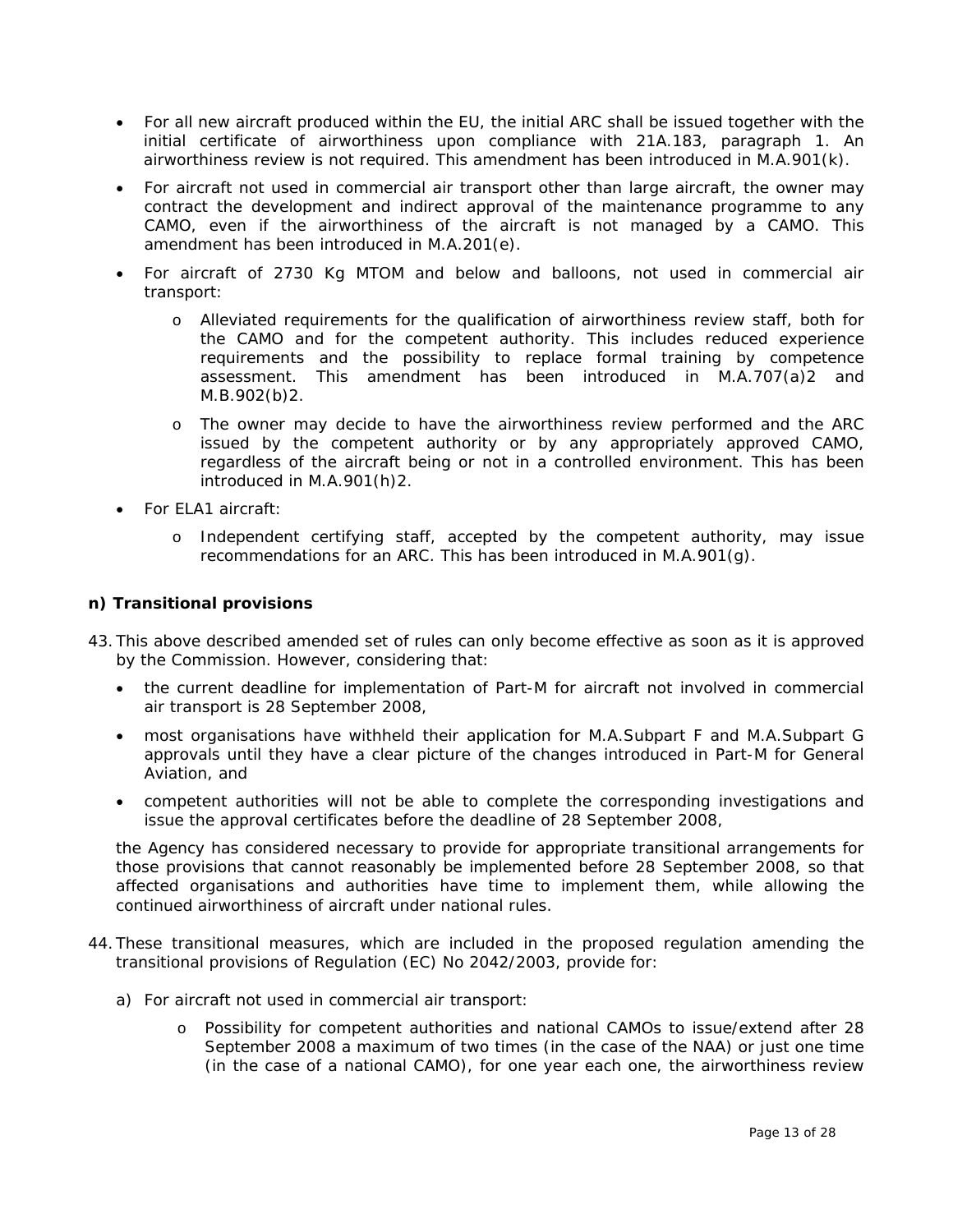certificate following Member State requirements. (Refer to Article 3, point 5 of amended Regulation (EC) No 2042/2003)

- o Possibility for the Member State to opt-out until 28 September 2009 from the obligation to make a contract with a CAMO (for large aircraft used by a third country operator). (Refer to Article 7, point 3(a) of amended Regulation (EC) No 2042/2003)
- b) For aircraft not used in commercial air transport other than large aircraft, until 28 September 2009:
	- o Continuing airworthiness management tasks may be performed by a CAMO approved under the Member State requirements. (Refer to Article 3, point 4 of amended 2042/2003)
	- o Maintenance and release to service of aircraft and components may be performed by a maintenance organisation approved under the Member State requirements. (Refer to Article 4, point 4 of amended Regulation (EC) No 2042/2003)
	- o Possibility for the Member State to opt-out from the obligation to make a contract with a CAMO or with an approved maintenance organisation (for aircraft affected by M.A.201(i)). (Refer to Article 7, point 3(a) of amended Regulation (EC) No 2042/2003)
	- o Possibility to use equivalent national maintenance programmes. (Refer to Article 3, point 6 of amended Regulation (EC) No 2042/2003)
	- o Possibility to continue using certifying staff qualified in accordance with Member State requirements. (Refer to Article 5, point 1 of amended Regulation (EC) No 2042/2003)
	- o Certificates of release to service issued by maintenance organisations approved under Member State requirements are considered equivalent to those issued under M.A.801 and M.A.802. (Refer to Article 4, point 4 of amended Regulation (EC) No 2042/2003)

The Agency notes that owners/operators of large aircraft not used in commercial air transport (except third country operators) are required to contract the services of a CAMO as of 28 September 2008.

45. During the NPA comment period a particular Member State requested a 3 year transition period during which certifying staff qualified in accordance with national rules could continue to exercise their privileges so as to smoothen the impact of the retirement of current certifying staff and take into account that the B3 and ELA licence will not be available for some time. The Agency considers that such a specific case shall not be addressed through rulemaking and suggests instead that use be made of the flexibility provisions of Article 14 of the Basic Regulation.

#### **IV. Regulatory Impact Assessment**

46. As it has been already mentioned in chapter II above, the initial Regulatory Impact Assessment of Part M implementation was performed by the consultant Air EuroSafe. The result was the regulatory impact assessment report 2004/S 122-102598 issued by this consultant on 21 February 2005, which was published as Appendix II to the NPA07/2005. This report contained a list of paragraphs to be changed, together with the analysis of the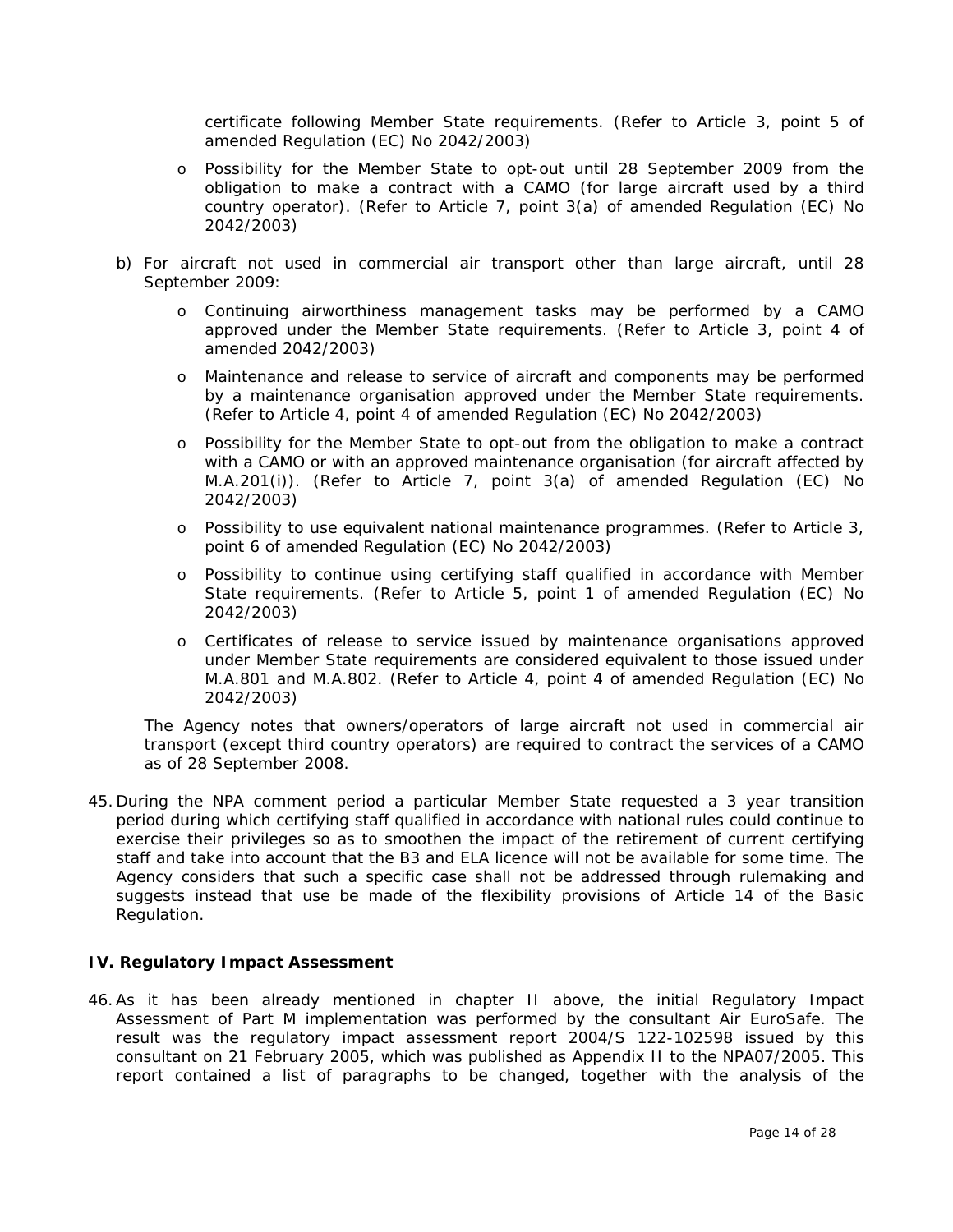corresponding impacts. The conclusion was that the envisaged changes had a positive impact on the regulated persons while not affecting the level of safety, and they were proposed as part of the NPA07/2005 (task M.007).

- 47. Nevertheless, since this task was supplemented by tasks M.005 and M.017 in order to propose additional changes to Part-M and to produce AMC/GM material, further regulatory impact assessments were performed on the following subjects:
	- Qualification of airworthiness review staff for aircraft of 2730 Kg MTOM and below not used in commercial air transport (both for M.A. Subpart G organisations and competent authorities).
	- Issuance and renewal of the Airworthiness Review Certificate.
	- Subcontracting of specialised services by M.A. Subpart F organisations.
	- Pilot-owner maintenance.
- 48. These impacts were fully assessed in the NPA2007-08 and the conclusion was that, except in the case of the "Issuance and renewal of the Airworthiness Review Certificate", the envisaged changes had either no impact or a positive impact on all affected sectors.
- 49. In the particular case of the "Issuance and renewal of the Airworthiness Review Certificate", the option selected was to allow the owner to decide whether the airworthiness review and the issuance of the ARC were performed by a CAMO or by the competent authority. This would apply to aircraft of 2730 Kg MTOM and below not used in commercial air transport. This option was clearly favoured by all representatives of industry. At the contrary, most representatives of competent authorities argued that this would impose an unquantifiable burden on them as they were not in a position to evaluate whether regulated persons would task them or CAMOs for the renewal of the ARCs; as a consequence there was a risk that they hire too many or too few additional staff. However the Agency selected this option because it provides more flexibility to the owner and further promotes general aviation. In addition, it considers that the market should rapidly self-adjust so that competent authorities will be able to properly identify their staffing needs.
- 50. Regarding the subject of the continuing airworthiness of aircraft registered in an EU Member State and operated under the oversight of a third country, where the regulatory safety oversight has not been delegated to the third country, the Agency found that the vast majority of affected aircraft are registered in France. According to information received from DGAC-France on 16 May 2007, there were 66 large aircraft, operated by 19 third country operators in 16 countries outside the EU.

 This issue has been addressed by the changes proposed to M.A.711(a)4, M.A.901(f), M.A.901(i) and Article 7, paragraph 3(a) of Regulation (EC) No 2042/2003.

Cologne, 15 May 2008

P. GOUDOU Executive Director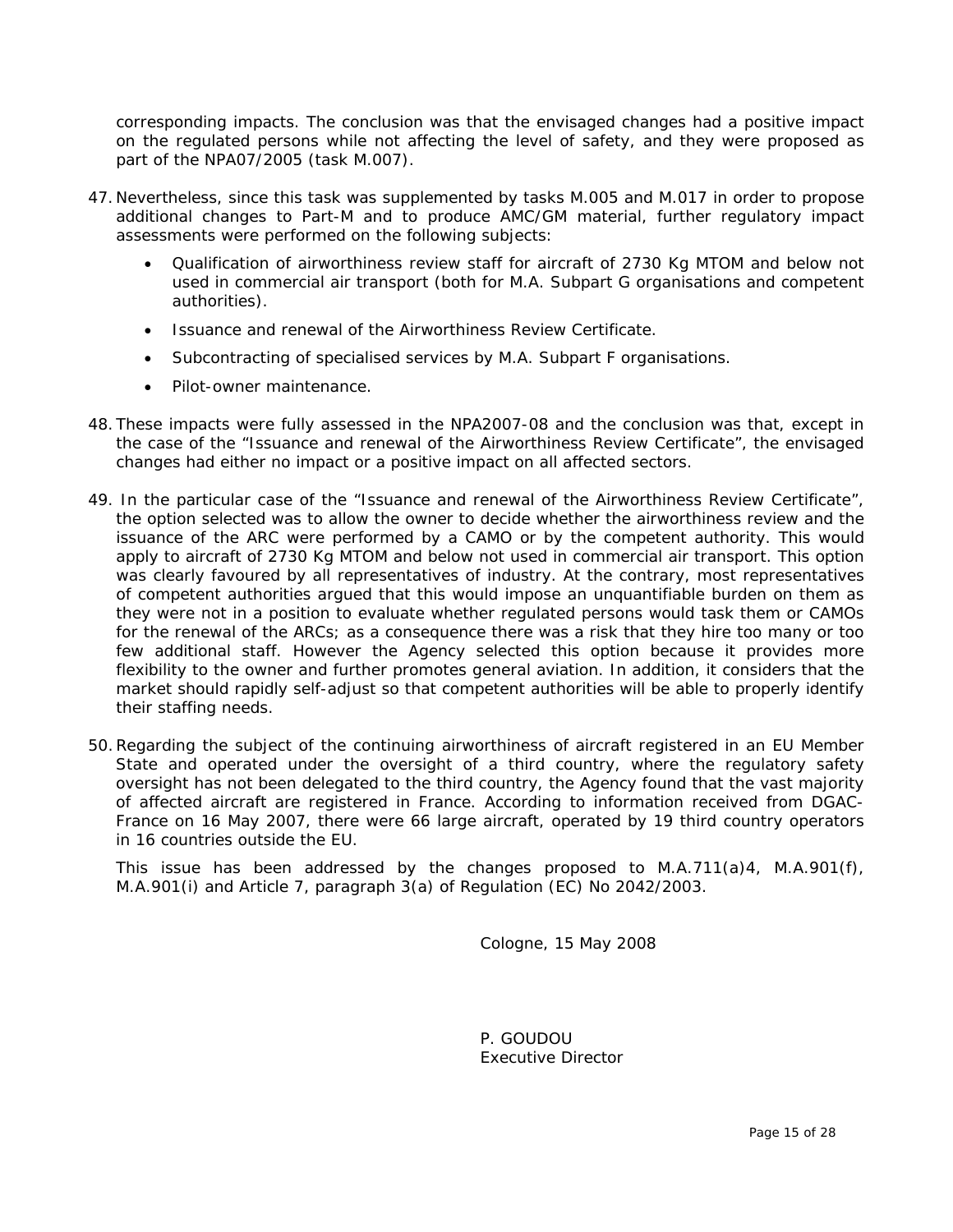# **ATTACHMENT: Reactions to CRD2007-08**

#### **General reactions:**

(1) "European Sailplane Manufacturers" and one individual person insisted in the possibility for owners to choose freely between Part-M and national requirements, supporting it by the fact that the national requirements need to be maintained for Annex II aircraft and that the number of Annex II aircraft is not small.

In addition to the replies already provided in the CRD2007-08, the Agency would like to note that the existence of Annex II does not justify the application of national rules for aircraft not included in such Annex.

Furthermore, as stated in recital (5) of the Basic Regulation, *"proportionate measures should be taken to increase generally the level of safety of recreational aviation. Consideration should in particular be given to aeroplanes and helicopters with a low*  maximum take-off mass and whose performance is increasing, which can circulate all *over the Community and which are produced in an industrial manner. They therefore can*  be better regulated at Community level to provide for the necessary uniform level of *safety and environmental protection".* 

As a consequence, it cannot be guaranteed that these Annex II aircraft will remain there permanently.

(2) Although they are not affected by the current EU regulations, the "European Microlight Federation" (EMF) has expressed their disagreement with the justifications provided by the Agency in CRD2007-08 to support the envisaged amendment of the regulations. In addition to not being satisfied with the envisaged Part-M, the EMF is concerned on the future outcome of task MDM.032.

As a consequence, the EMF has expressed their firm wish that aircraft below 450 kg MTOM stay in Annex II, as they currently do.

The Agency notes that, as already stated in the item above, it cannot be guaranteed that all current Annex II aircraft will remain there permanently.

Nevertheless, the Agency considers that the scheme proposed for Part-M in this opinion may prove with experience attractive to the microlight community. Furthermore, the work related to MDM.032 is still ongoing and every effort will be made to adapt the rules to the lower complexity of General Aviation.

The Agency will provide directly to the EMF a detailed reply to their reaction.

(3) One individual person commented that his understanding was that the consultation phase of the CRD corresponds to Phase 5 of the Rulemaking Process shown in the Agency website and, as such, the consultation should last 3 months.

The Agency notes that the Phase 5 "Comments and review period" corresponds to the period between the end of the NPA external consultation and the issuance of the CRD.

The reaction period given for the CRD corresponds to Phase 6 "Adoption and publication". The Agency cannot issue the final Opinion/Decision earlier than 2 months after issuing the CRD in order to allow sufficient time for reactions. This was stated in paragraph 6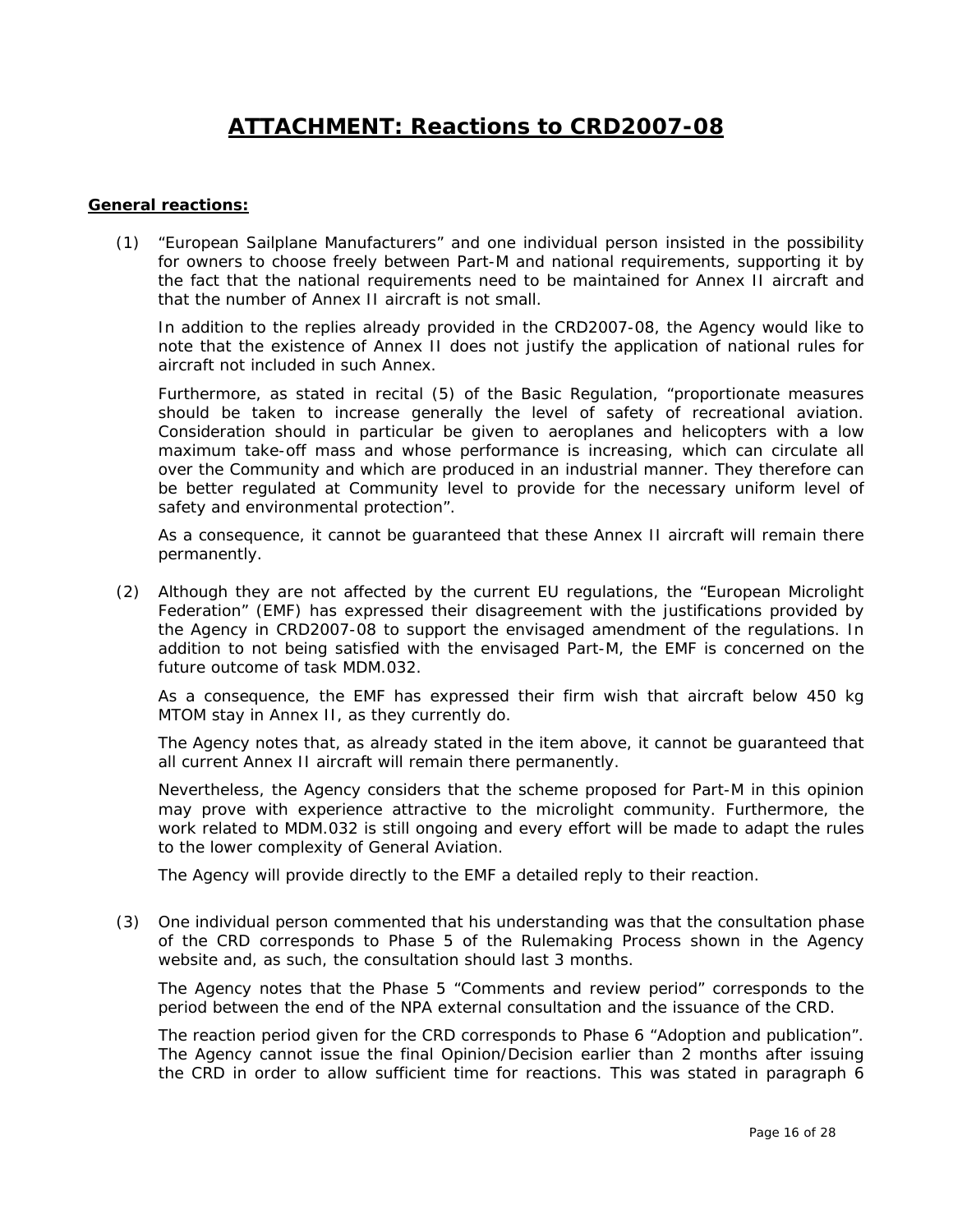(page 3) of CRD2007-08 and is an extra step that does not exist in many rulemaking processes.

(4) One individual person asked where could be found the list of Part-M approved organisations.

The Agency notes that the approval of M.A.Subpart F and M.A.Subpart G organisations located inside the EU is the full responsibility of Member States and, as such, these Member States are responsible for the corresponding lists of approved organisations.

In the case of third country organisations, the responsibility falls within EASA, and the list of approved organisations will be placed on the Agency website.

#### **Reactions to Regulation (EC) No 2042/2003 and Implementing Rules:**

(1) CAA-UK and ENAC-Italy proposed to align Regulation (EC) No 2042/2003 with the Basic Regulation, in particular, the applicability clauses, the regulation number and the reference to *"complex motor-powered aircraft"* rather than *"large aircraft".*

The Agency notes that this alignment will be performed as part of rulemaking task MDM.044, including the appropriate consultation phases. Some of these changes have an impact that needs to be evaluated and they cannot be introduced now as part of this Opinion.

Nevertheless, the Agency has replaced the reference to Regulation (EC) No 1592/2002 shown in Form 15a and Form 15b by the new reference to Regulation (EC) No 216/2008.

Any other existing references to the Regulation (EC) No 1592/2002 can be addressed in the meantime by the use of Article 69(1) of Regulation (EC) No 216/2008, which establishes that references to the repealed Regulation (EC) No 1592/2002 shall be construed as being made to Regulation (EC) No 216/2008 and should be read in accordance with the correlation table set out in Annex VI of Regulation (EC) No 216/2008.

(2) FOCA-Switzerland requested EASA to provide an interpretation of whether a balloon can operate under commercial air transport or not, with the purpose to have clear which provisions of Regulation (EC) No 2042/2003 should be complied with.

The position of the Agency is that the key issue is not whether balloons can operate in "commercial air transport" or not, but whether the provisions of Regulation (EC) No 2042/2003 relative to "commercial air transport" are applicable or not to them.

Article 1, paragraph 3, of Regulation (EC) No 2042/2003 states that *"the provisions of this Regulation related to commercial air transport are applicable to licensed air carriers as defined by Community law"*.

As a consequence, the applicable regulation is Council Regulation (EEC) 2407/92 of 23 July 1992 on licensing of air carriers.

In the particular case of balloons, they are excluded of this regulation 2407/92 by its Article 1, paragraph 2 and, as a consequence, the provisions of Regulation (EC) No 2042/2003 relative to "commercial air transport" are not currently applicable to them.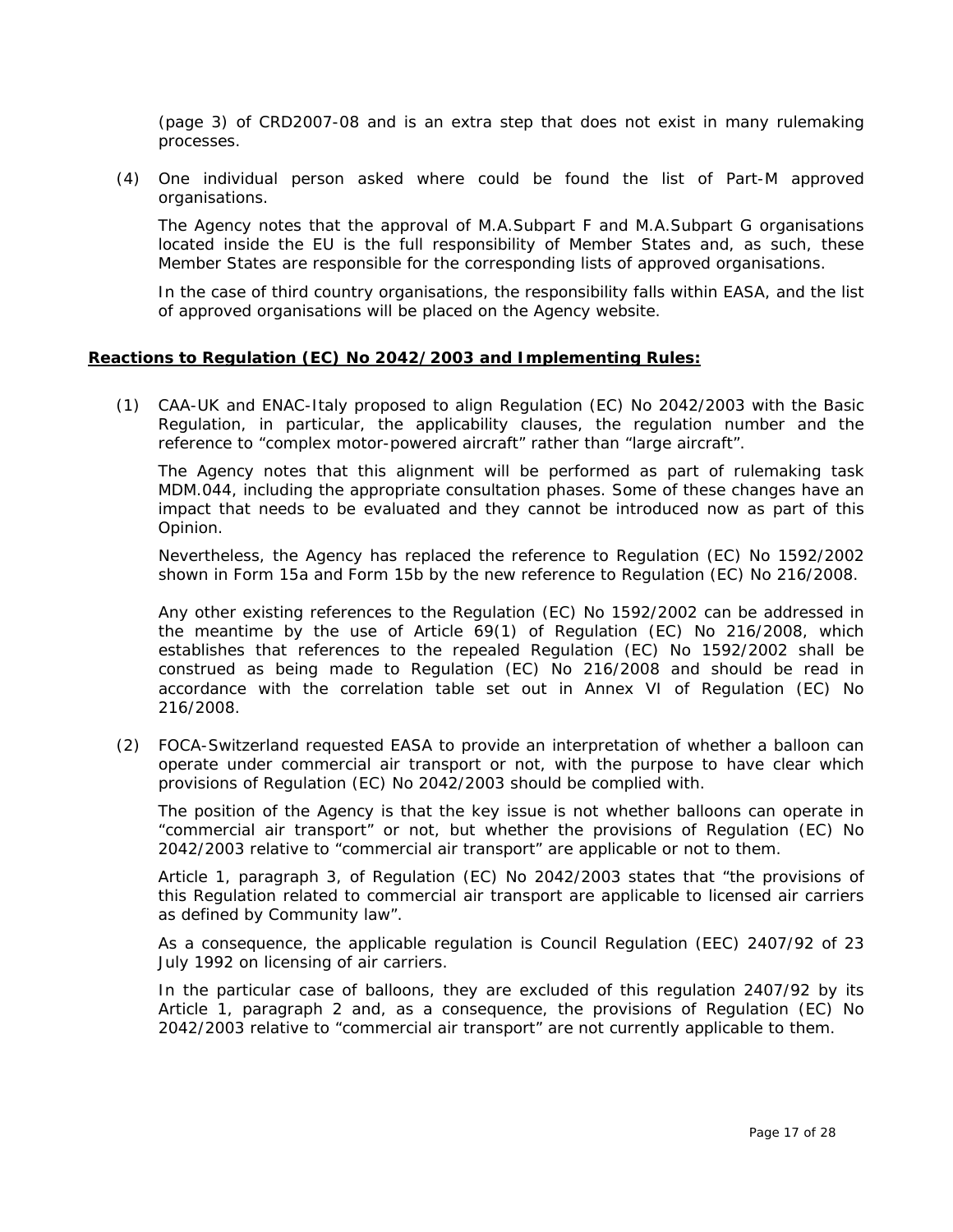Nevertheless, the situation may change in the near future when Implementing Rules are issued covering operational requirements for aircraft involved in commercial operations. This may lead to the need for amendment of (EC) 2042/2003.

(3) AustroControl proposed to align the definitions of "ELA1 aircraft" given in CRD2007-08, NPA2008-03 and NPA2008-07. In addition, "European Sailplane Manufacturers", "British Balloon and Airship Club" and two individual persons proposed some amendments to the definition of "ELA1 aircraft".

The Agency notes that the definition of "ELA1 aircraft" that will be introduced in this Opinion, in Article 2 of Regulation (EC) No 2042/2003, is the same as the one proposed in the NPA2008-07 "ELA process, Standard Changes and Repairs and Certification Specifications for Light Sport Aeroplanes". However, in NPA2008-03, the "ELA licence" covers not only ELA1 aircraft but also some ELA2 aircraft.

The Agency recommends that these comments be sent again during the consultation phase of NPA2007-08 which ends on 18 July 2008.

(4) AustroControl, CAA-UK, DGAC-France, ENAC-Italy and "Deutscher Aero Club" proposed some editorial and clarification changes to the derogations M.A.302(i) and M.A.901(k).

In addition, DGAC-France proposed changes to derogations M.A.606(h) and M.A.801(d) to make sure that they cover all aircraft not used in commercial air transport other than large aircraft, regardless of what type of organisation or person performs the maintenance.

The Agency has reworded these derogations accordingly. In addition, and in order to make the text more clear, all the proposed derogations have been transferred from Part-M to Regulation (EC) No 2042/2003 as follows:

- o M.A.904(f) transferred to Article 3, paragraph 4.
- o M.A.901(k) and M.A.903(c) transferred to Article 3, paragraph 5.
- o M.A.302(i) transferred to Article 3, paragraph 6.
- o M.A.802(c) transferred to Article 4, paragraph 4.
- o M.A.606(h) and M.A.801(d) transferred to Article 5, paragraph 1.
- (5) "Royal Danish Aeroclub", "Europe Air Sports" and "Norwegian Air Sports Federation" requested to extend the transition period until 28 September 2010.

The Agency is of the opinion that a transition period until 28 September 2009 provides enough room for adequate implementation of the proposed amendments.

(6) AustroControl proposed to define in Regulation (EC) No 2042/2003 the term *"commercial operations"* introduced in M.A.201(i) and also proposed to limit it to aircraft above the category of sailplanes and powered-sailplanes.

The Agency notes that the term *"commercial operations"* is already defined in the Basic Regulation. In addition, this term covers also sailplanes and powered-sailplanes.

(7) DGAC-France proposed, as they did already in NPA2007-08, that for aircraft not used in commercial air transport, other than large aircraft, the maintenance programme should not be approved, but just be acceptable to the competent authority. The intention of the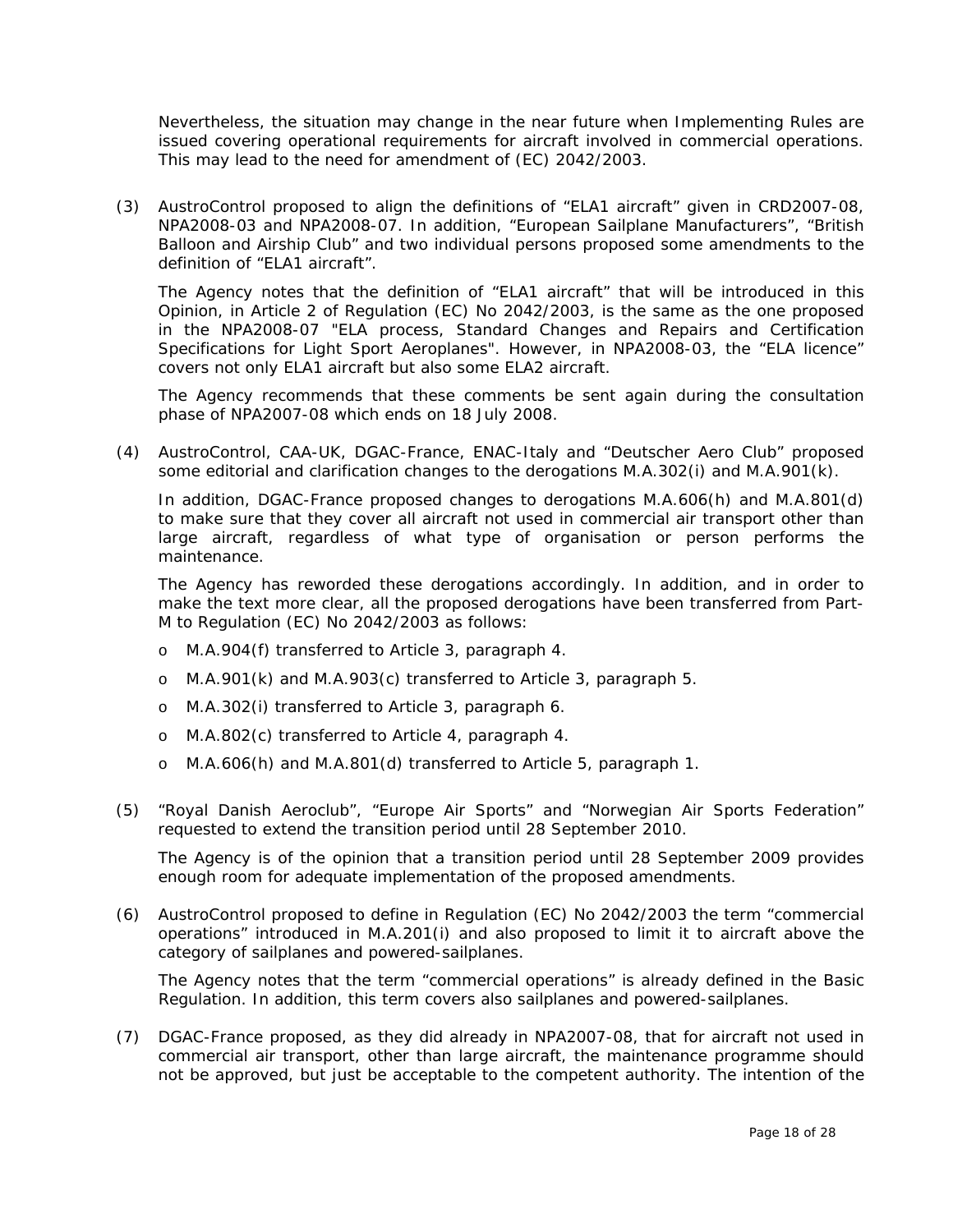proposal is that, except for Airworthiness Limitations (ALIs), Airworthiness Directives and other mandatory data, the content of the maintenance programme for these aircraft should be left to the responsibility of the owner and should not be approved by the competent authority.

The position of the Agency is that before the maintenance programme can be considered as "approved" or "acceptable", the competent authority must have previously determined that the content meets the requirements described in M.A.302, in particular M.A.302(d) and (h). In addition, there must be always a notification of such approval/acceptance.

As a consequence, since the Agency does not see any difference between the terms "approved" and "accepted", the proposed text has not been amended.

(8) One individual person commented that the resulting text for paragraph M.A.302(g) is different in CRD2007-08 and CRD2007-01 and requested a consolidated resulting text.

The Agency notes that paragraph M.A.302(g) of CRD2007-01 corresponds to paragraph M.A.302(h) in CRD2007-08.

The Agency accepts the comment and amends M.A.302(h) in this opinion to align with the proposal made in CRD2007-01. The Agency notes that the comment period for CRD2007-01 had already finished and there were no adverse reactions to the proposed text.

This amendment renders not necessary to incorporate the proposal made by CAA-UK, requesting to replace in M.A.302(h) the words *"the modification approval holder"* by *"the minor change approval holder".*

(9) "Deutscher Aero Club" and "Europe Air Sports" requested to modify M.A.403(b) in order to allow the Pilot-owner to decide, for tasks listed in Appendix VIII, whether an aircraft defect hazards seriously the flight safety and therefore decide when and which rectification action shall be taken before further flight and which defect rectification can be deferred. The justification provided is that, until the ELA aircraft maintenance licence proposed by NPA2008-03 is in place, there will be a lack of certifying staff in order to support these issues.

The position of the Agency is that it cannot be guaranteed that the Pilot-owner has the proper competence to decide if a defect can be deferred or not. As a consequence, if the defect found can be rectified by an Appendix VIII task, the Pilot-owner may perform such tasks before flight but s/he cannot defer it.

Furthermore, the Agency does not agree with the justification provided in the reaction, because there is no evidence showing that the future number of ELA licence holders is going to be larger that the current number of certifying staff qualified under national rules. Until the existence of the ELA aircraft maintenance licence, certifying staff for sailplanes and balloons can qualify complying with the Member State requirements as they currently do.

(10) AustroControl and DGAC-France made comments in relation to the specific provisions for ELA1 aircraft not used in commercial air transport envisaged in M.A.502(d) and M.A.801(c) regarding complex maintenance tasks. In particular, they were concerned about the possible burden placed on the competent authority with the requirement to have an agreement between the owner and the competent authority, and the need for the authority to verify that the independent certifying staff holds appropriate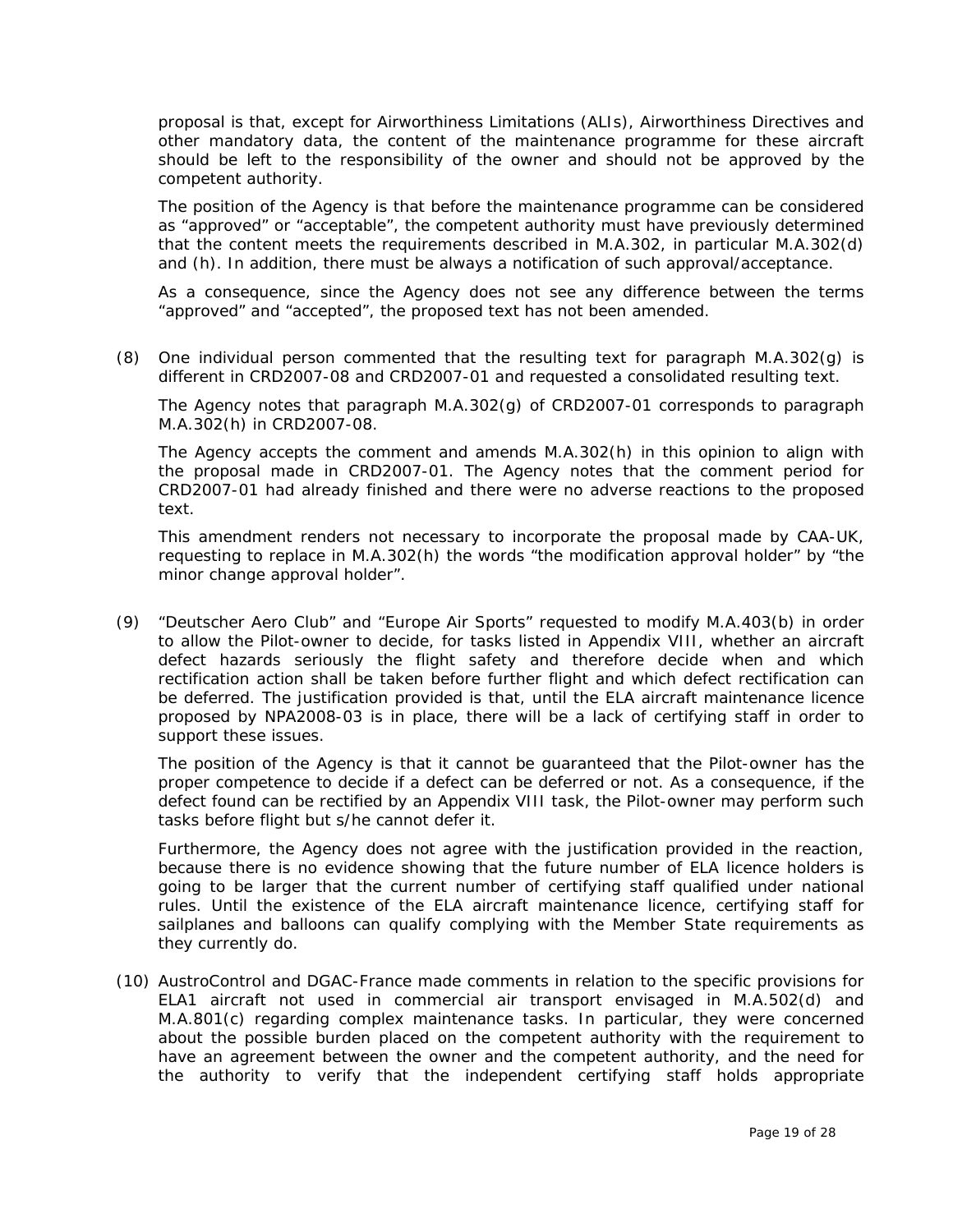qualifications and recent experience, the applicable component maintenance data, tools, equipment and materials and has access to proper facilities:

- o AustroControl proposed in M.A.801(c) to keep the requirements for qualification, experience, maintenance data, tools, equipment, materials and facilities for the independent certifying staff, but not to require the competent authority to verify it.
- o DGAC-France proposed:
	- In M.A.502(d) to exclude the provisions that allow independent certifying staff to perform component complex maintenance tasks and overhaul of engines and propellers.
	- Delete M.A.801(c) and include in M.A.801(b)2 the possibility for independent certifying staff to perform aircraft complex maintenance tasks on ELA1 aircraft without any specific requirement for qualification, experience, maintenance data, tools, equipment, materials and facilities.

The Agency is of the opinion that the proposal made by DGAC-France is not consistent because it does not allow the performance of any component complex maintenance task, but allows the performance of aircraft complex maintenance tasks without any additional requirements.

In addition, the Agency does not agree with the comment made by DGAC-France that these case-by-case approvals are not based on detailed requirements and may lead to liability issues and unfair treatment among users, while at the same time DGAC-France proposes to use the flexibility provisions of Article 14 of the Basic Regulation for these cases.

The Agency proposal already contains requirements and any unfair treatment should be avoided by the competent authority creating the appropriate procedures, regardless of whether it is a case-by-case approval based on the Agency proposal or the issuance of an Article 14 exemption.

Regarding the proposal made by AustroControl, the opinion of the Agency is that removing the requirement for a verification performed by the competent authority, completely eliminates the compensating measure, because the requirement for having the proper qualification, experience, maintenance data, tools, equipment, materials and facilities is already required for all maintenance performed by any person or organisation on any aircraft and component.

Nevertheless, the Agency will introduce AMC material to clarify that the agreement between the owner and the competent authority may include the performance of a series of complex tasks during a prolonged period of time, if such agreement describes the data, tools, equipment, materials and facilities to be used, and the competent authority performs random checks to verify compliance.

- (11) AustroControl and CAA-UK made comments in relation to the specific provisions for ELA1 aircraft not used in commercial air transport envisaged in M.A.901(g).
	- o AustroControl proposed in M.A.901(g) to allow independent certifying staff, during two consecutive years, not only to issue a recommendation but also to issue and extend the ARC. In addition, AustroControl proposed to eliminate the requirement for the competent authority to assess and accept these certifying staff.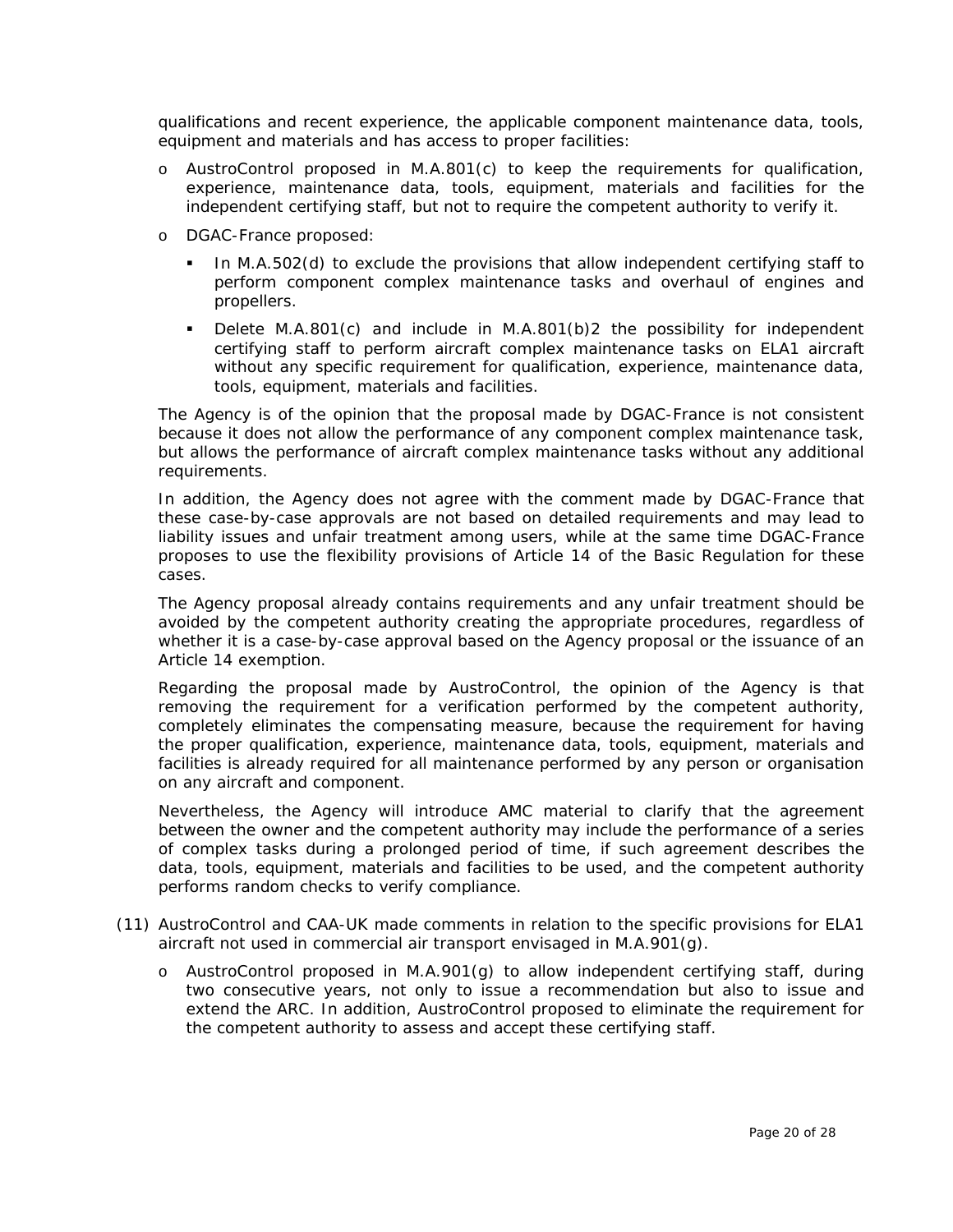$\circ$  CAA-UK proposed to amend M.A.901(g) to state that this provision is not applicable to ELA1 aircraft involved in commercial operations. The justification is that these aircraft are required to contract a CAMO.

The Agency is of the opinion that the proposal made by AustroControl does not provide any control on the airworthiness review process and on the qualification of the personnel. In addition, the issuance of an ARC is not a privilege associated to the holder of a Part-66 qualification.

Regarding the proposal made by CAA-UK, the Agency agrees with it, but instead of referring to "commercial operations" the reference shall be made to aircraft covered by M.A.201(i), because it is possible that for some type of "commercial operations" there is no need to contract an M.A.Subpart G organisation. M.A.901(g) has been amended accordingly.

(12) "Europe Air Sports" insisted on the possibility to have a combined M.A.Subpart F and M.A.Subpart G approval.

The Agency reaffirms its position expressed in CRD2007-08.

(13) One individual person requested the possibility that an M.A.Subpart F organisation could also have the privileges of an M.A.Subpart G organisation without complying with the requirements of M.A.Subpart G.

The position of the Agency is that this is not an option since M.A.Subpart F does not include requirements related to continuing airworthiness.

(14) ENAC-Italy proposed to include some flexibility provisions for M.A.Subpart F organisations maintaining aircraft used for commercial operations other than commercial air transport. These provisions would be similar to the ones currently existing in Part-145.

The Agency has accepted the proposal and has amended its text as follows:

- o A new paragraph M.A.606(h) has been added to include performance of repetitive pre-flight airworthiness directives by the commander and issuance of limited certification authorisations to the commander when operating away from supported locations.
- o M.A.615 has been amended to allow performance of maintenance at any location due to the unserviceability of the aircraft or the need to support occasional maintenance.
- (15) CAA-UK proposed to allow the competent authority in M.B.902(b) the same flexibility to use additional experience in place of qualifications that is given to the industry in M.A.707(a).

The Agency has accepted the proposal.

(16) AustroControl proposed to delete from M.A.709 the reference to the MPD and the MRB made in the *"baseline"* maintenance programme, stating that these documents are not used for small aircraft.

The proposal has not been accepted by the Agency because a *"baseline"* maintenance programme can also be produced by an independent CAMO seeking approval for large aircraft not used in commercial air transport. For these aircraft the MPD and MRB may be applicable.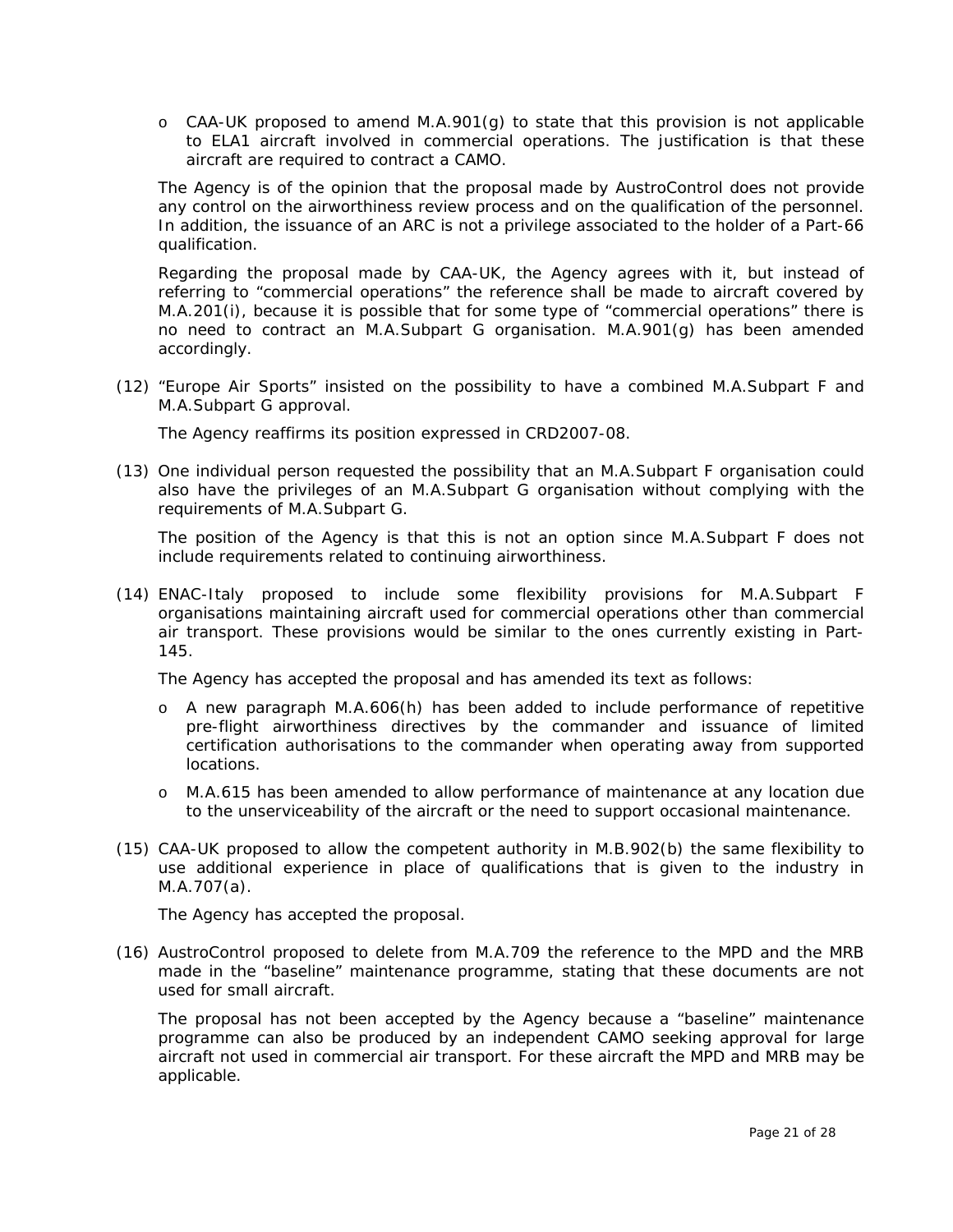(17) ENAC-Italy proposed to include in M.A.711(a), as a privilege, the approval of maintenance programmes through indirect approval procedures.

The Agency does not agree with the proposal because a maintenance programme approved through an indirect approval procedure is still considered to have been approved by the competent authority.

(18) Some comments from individual persons requested clarification on what is "controlled environment" and its implications. These comments will be replied individually to the commentators.

Nevertheless, the Agency notes that:

- o The definition of "controlled environment" can be found in M.A.901(b).
- o The definition of "controlled environment" is the same for all types of aircraft and all types of operations, even private operations. However, flexibility has been introduced in M.A.901(e)1 to allow for certain aircraft and operations the issuance of the ARC by a CAMO even if the aircraft is not in a "controlled environment".
- o In order to be considered in "controlled environment", all maintenance must be performed by M.A.Subpart F or Part-145 organisations. The only exception is Pilotowner maintenance tasks performed either by the Pilot-owner or by independent certifying staff.
- (19) CAA-UK proposed that the envisaged privilege allowing a CAMO to extend an ARC that has been issued by the competent authority, should be applicable also for commercial air transport. The objective is to permit the extension of those ARC initially issued by the competent authority when the aircraft has been imported into the EU and has remained in a controlled environment.

M.A.901(f) and EASA Form 15a have been amended accordingly.

(20) "French Gliding Union" requested that M.A.901(g) is modified to allow for ELA1 aircraft that a CAMO issues the ARC based on a recommendation issued by independent certifying staff.

The Agency does not support this proposal. In this case the ARC can only be issued by the competent authority because they are the ones accepting the certifying staff who issues the recommendation.

(21) One individual person insisted in the need of future action to allow Qualified Entities or Assessment Bodies to perform airworthiness reviews and issue the ARC for ELA aircraft.

The Agency already explained in CRD2007-08 that the current definition of Qualified Entities contained in the Basic Regulation does not allow it. In addition, the Basic Regulation does not contain the concept of Assessment Bodies.

(22) AustroControl and CAA-UK expressed their disagreement with the obligation for the competent authority to perform the airworthiness review and issue the ARC if selected by the owner, as described in M.A.901(h)2. Both authorities propose to leave to the authority the decision of whether they conduct the airworthiness review or not and, in the case of AustroControl, they propose to eliminate any weight and usage restriction.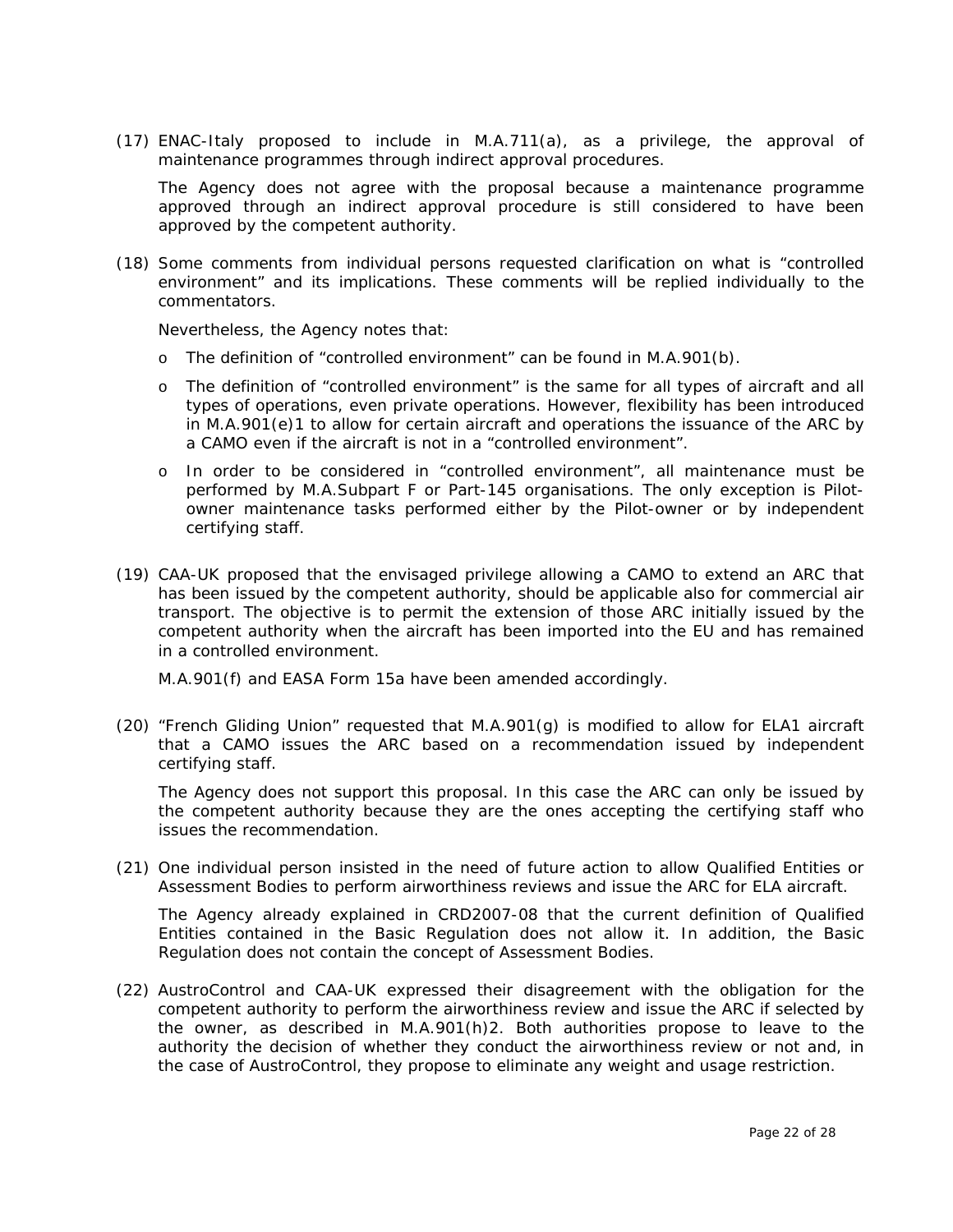The position of the Agency is that leaving the decision to the competent authority would result in unfair treatment in different countries and would have an impact on competition.

(23) AustroControl proposed to add a new paragraph in M.A.901 to enable the competent authority to issue the ARC based on a Form 52 for new aircraft manufactured within the EU, without requiring an airworthiness review.

The proposal has been accepted and M.A.901(k) has been added.

(24) ENAC-Italy commented that M.A.903 and M.A.904 refer to transfer of aircraft registration within the EU and airworthiness review of aircraft imported into the EU. They argued that since Norway, Switzerland, Liechtenstein and Iceland are outside the EU this seems to imply that they have to be managed in accordance with M.A.904. As a consequence, they propose to change *"the EU"* by *"EASA Member States"*.

The Agency notes that the Basic Regulation talks about "Member States" with the meaning of "EU Member States". Other European countries are considered as "third countries".

Nevertheless, the four countries mentioned above are covered by the corresponding international agreements:

- o The EEA agreement (European Economic Area) in the case of Norway, Liechtenstein and Iceland.
- o The agreement between the EU and Switzerland.

These agreements establish the provisions of EU regulations that are applicable to each country and, as a consequence, the final result is that these four countries use the same transfer procedures as the EU Member States.

In consequence, the Agency does not accept the proposal.

(25) One individual person requested that all Pilot-owners had the privilege to perform the same tasks, independently of the aircraft category (sailplanes, powered aeroplanes…). The justification provided is that neither group of pilots is more or less experienced.

The position of the Agency is that the tasks allowed to the Pilot-owner are different for each aircraft category because of their different systems and complexity. The differentiation is not related to the pilot-experience.

(26) DGAC-France commented that following their interpretation of the current rule, in some cases, Part-145 organisations with an A-rating have been allowed in France to perform simple "on wing" component maintenance using component maintenance data.

They also commented that in France it is common practice for independent certifying staff to perform some non-complex piston engine maintenance in accordance with engine maintenance data.

In both cases the release is performed at the aircraft level.

Since the text proposed by this opinion in M.A.502(b) and (c) requires that any maintenance performed in accordance with component maintenance data must be released by B/C-rated organisations, DGAC-F has realised that these practices cannot be continued and envisages a significant impact on maintenance organisations, independent certifying staff and owners/operators.

However, they feel that for simple component maintenance not involving the use of specialised expertise, there is no safety impact if this practice were to be allowed.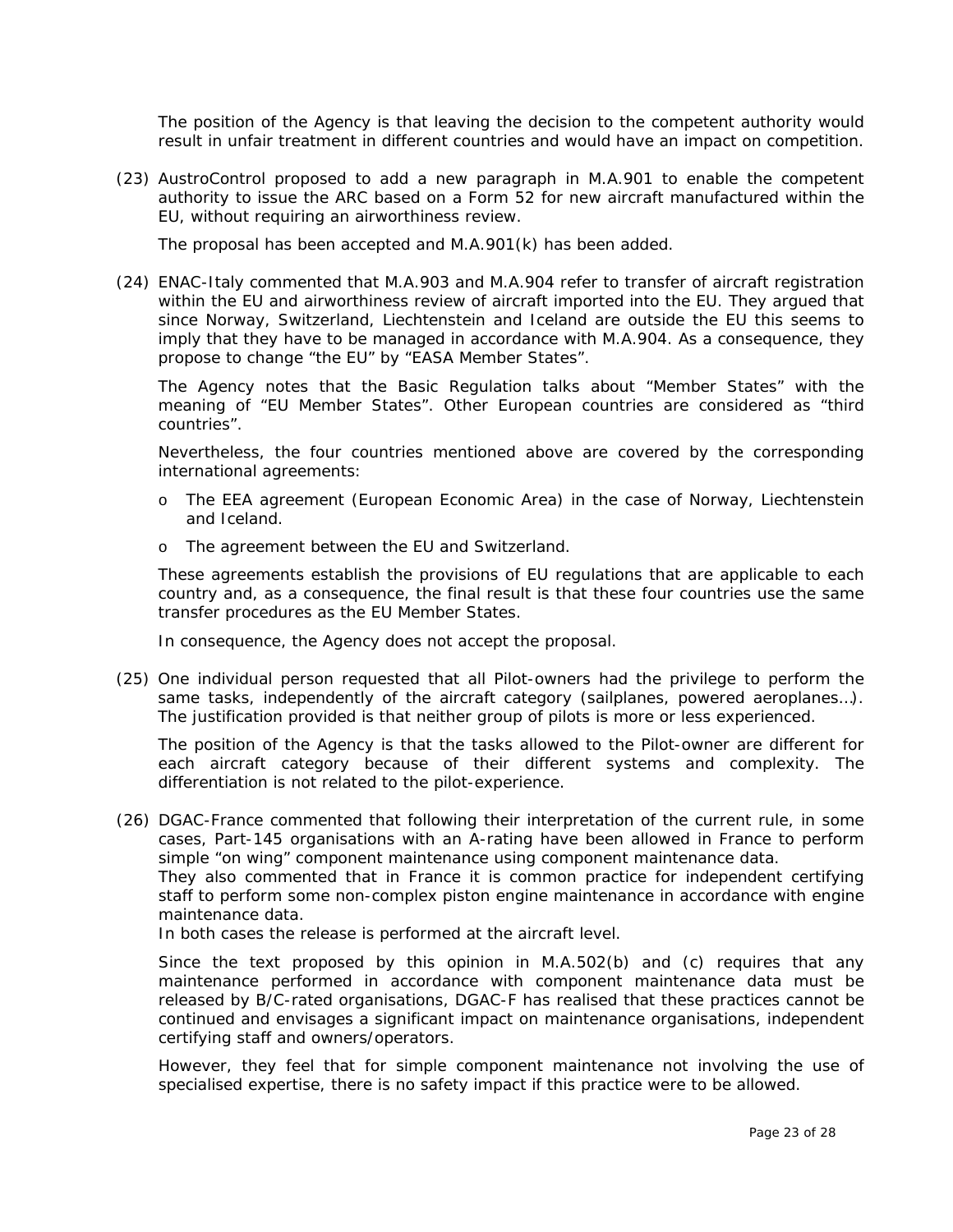This position was also shared by "Alitalia Servizi", an italian A-rated Part-145 organisation, which currently performs certain tasks in accordance with component maintenance data during aircraft line maintenance, for example, replacement of seat arms and galley compartment doors.

The Agency recognises that the current proposal may impose an unjustified burden in the case of simple component maintenance performed during aircraft maintenance (weight check of fire extinguishing bottles, simple repairs of seats and galleys, etc). However, it is not the intention of the Agency to allow any type of "on wing" (or "temporarily removed") component maintenance without the appropriate B/C rating (inspection and repair of engine modules,….).

As a consequence, in line with the proposal made by DGAC-France, the Agency has amended M.A.502(b) and (c) to allow the competent authority to specifically agree when this type of component maintenance can be performed without a B/C rating.

In addition, the Agency will add AMC material to clarify the scope of maintenance that may be approved and the control procedures that should be in place. One of the main objectives of this measure is to make sure that personnel are appropriately qualified for the tasks. In many cases, with complex components, special qualifications are needed and it is not enough with just a B1 or B2 licence.

- (27) In addition, the Agency has introduced editorial and minor changes to the following paragraphs:
	- o In M.A.201(e) the beginning of the paragraph has been reverted to the original text to read (Proposed by DGAC-France):

*"In order to satisfy the responsibilities of paragraph (a) the owner of an aircraft may contract….."* 

The objective of this change is to avoid any ambiguity on the intention of the regulation.

As stated in M.A.201(a), the owner is responsible for the continuing airworthiness of the aircraft, without entering on whether the owner performs the tasks himself or subcontracts someone under the owner´s responsibility.

M.A.201(e) provides to the owner the option to contract a CAMO, transferring the responsibility of the accomplishment of the continuing airworthiness tasks to the CAMO.

- o In M.A.201(e) the words *"if the organisation holds the appropriate approved procedures"* have been added. (Proposed by CAA-UK)
- o In M.A.302(d)2 the words *"once they have been approved by the competent authority"* have been replace by *"once they have been approved in accordance with M.A.302(b) or M.A.302(c)"*. (Proposed by CAA-NL)
- o In M.A.302(i), which has been transferred now to Article 3, paragraph 6 of Regulation (EC) No 2042/2003, the requirement to supplement the national maintenance programme with procedures ensuring compliance with M.A.302(g) and (h) has been removed. (Proposed by CAA-NL)

The Agency notes that Appendix I to AMC M.A.302 and AMC M.B.301(b) does not state that the maintenance programme should include such procedures.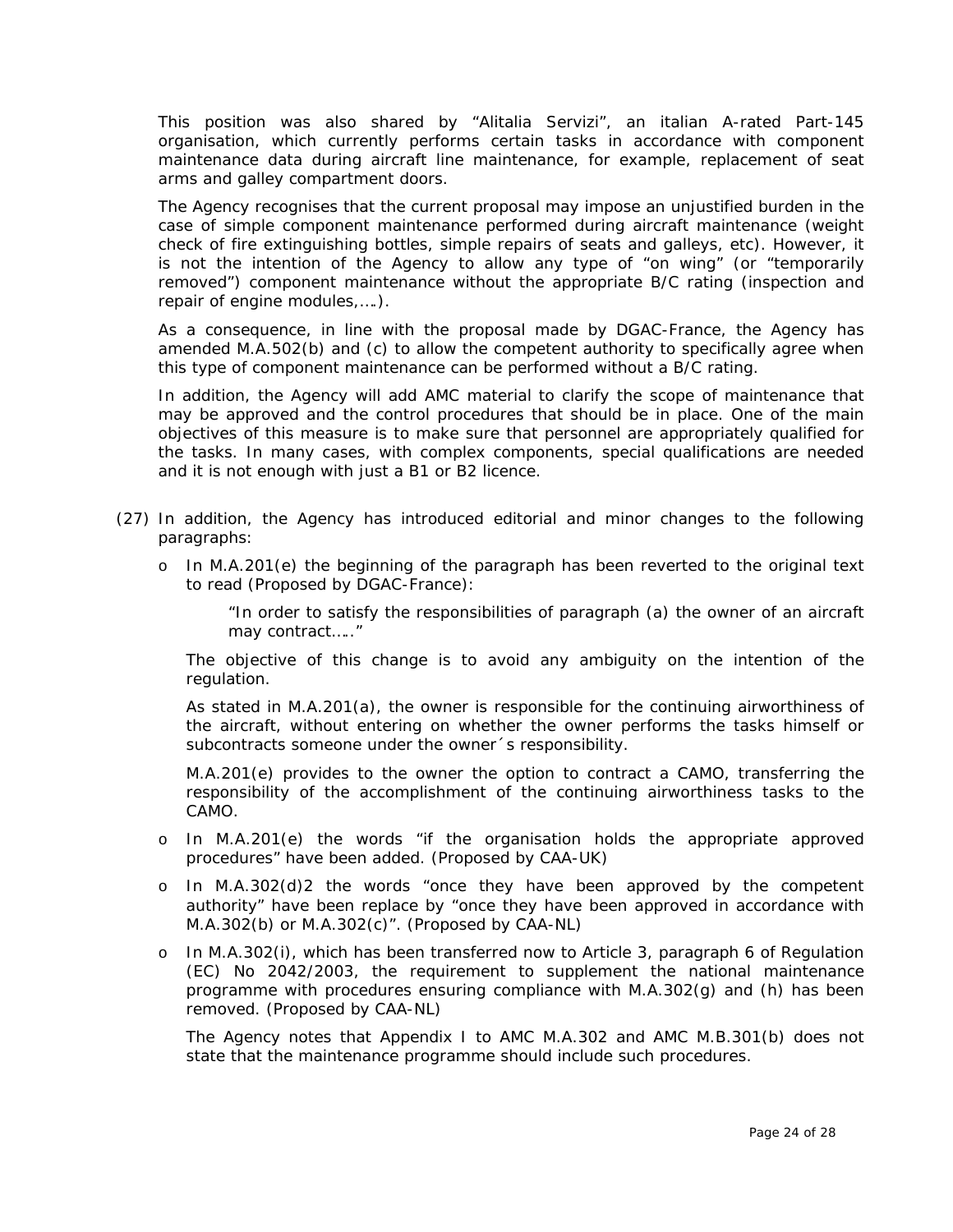- o M.A.502(d) has been reworded to make it easier to understand. (Proposed by AustroControl and CAA-UK)
- o In M.A.711(a)3 the word *"contracted"* has been replaced by *"subcontracted".* (Proposed by CAA-UK)
- o In M.A.711(b)1 the words *"and subsequently extend it under the conditions of M.A.901(c)2 or M.A.901(e)2"* have been added. (Proposed by ENAC-Italy)
- o In M.A.714(b) the words *"or, as applicable, extended"* have been added. (Proposed by ENAC-Italy).
- o In Part-M, Appendix I, paragraph 5.1, a new item 8 has been inserted to introduce the obligation of the CAMO to send within 10 days a copy of any ARC issued or extended to the competent authority of the Member State of registry. (Proposed by ENAC-Italy).
- o In Part-M, Appendix VI, condition 6, the word *"contracts"* has been replaced by *"subcontracts"*. (Proposed by CAA-UK)
- (28) The following proposals have not been incorporated in this Opinion because the Agency believes that the text is already sufficiently clear:
	- o AustroControl proposed to include sailplanes and powered-sailplanes in M.A.901(e).

The Agency notes that M.A.901(e) already mentions *"aircraft of 2730 kg MTOM and below"*. The term "aircraft" includes sailplanes and powered-sailplanes.

o CAA-UK proposed to eliminate the condition 7 from the Appendix VI to Part-M, arguing that the suspension of the AOC may have no bearing upon the activities of the organisation under Part-M, Subpart G.

The Agency notes that the condition 7 already reads:

*"…unless otherwise explicitly stated by the competent authority"* 

This means that the competent authority already has the possibility to maintain the CAMO approval.

o CAA-UK proposed to amend the Appendix VI to Part-M to read:

"*Pursuant to Commission Regulation (EC) No 2042/2003 as amended, and subject to the conditions specified below, the Member State certifies"* 

The Agency notes that the current text is correct because it refers to "….Commission Regulation (EC) No 2042/2003 for the time being in force….". This means the regulation being in force at the time when the competent authority issues the approval.

- (29) The following proposals have not been incorporated in this Opinion either because they are outside the Terms of Reference of the task or because the subject could generate significant comments and discussions. As a consequence, they need to be formally discussed and consulted, and would need to be covered by a separate rulemaking task. The Agency will incorporate these proposals in the "Rulemaking Inventory".
	- o CAA-UK proposed to provide a definition of "Maintenance Programme" and "Maintenance Schedule".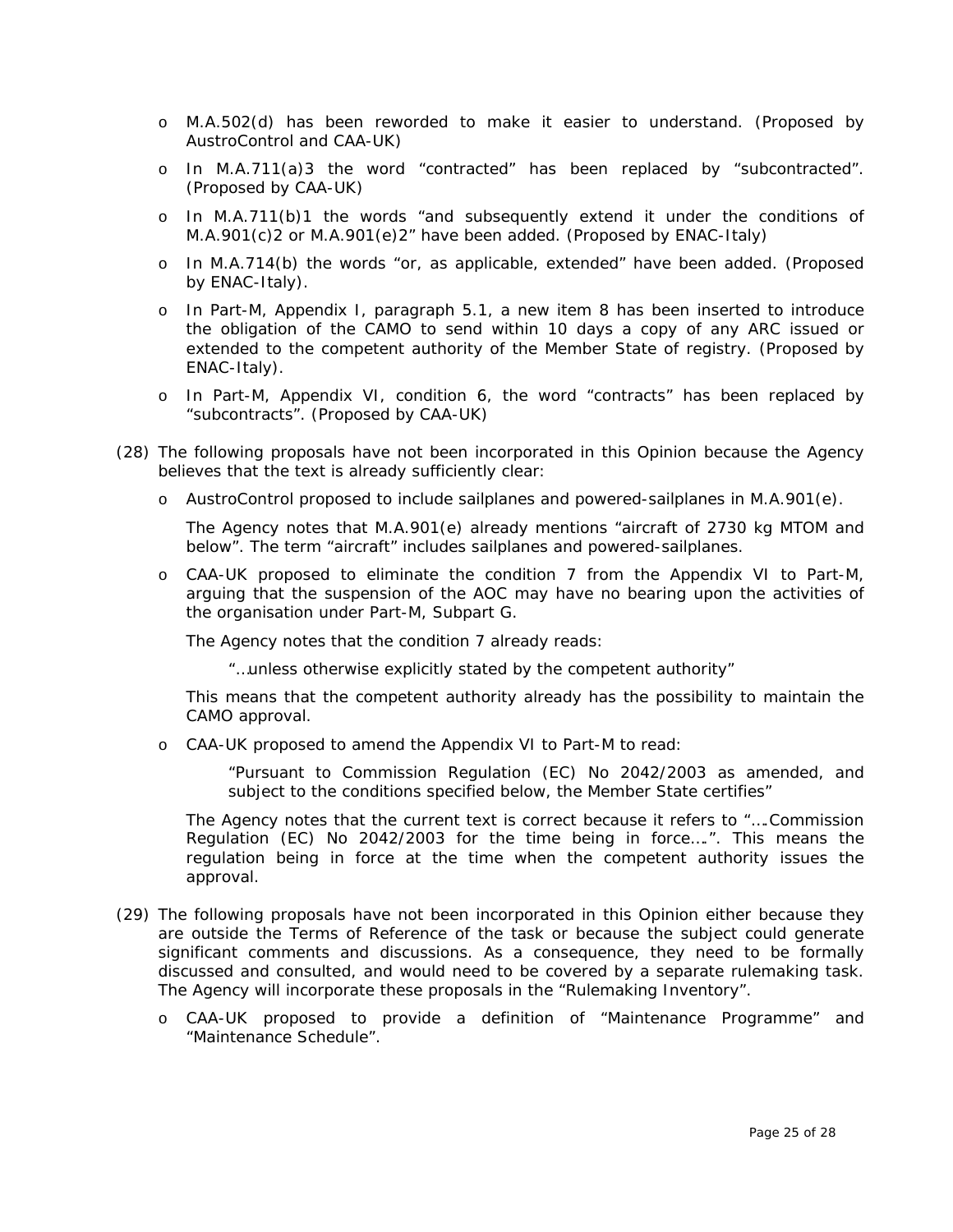- o CAA-UK proposed to require a formal Quality System for large M.A.Subpart F organisations, justifying it by the fact that large M.A.Subpart G organisations managing aircraft not involved in commercial air transport already require it.
- o ENAC-Italy proposed that the persons responsible for the Quality System or the Organisational Reviews, as applicable, in M.A.Subpart F and M.A.Subpart G organisations, should be approved by the competent authority using an EASA Form 4.

The Agency notes that, currently, this is not even required for Part-145 organisations.

o CAA-UK proposed that the discriminator for related experience shown in M.A.707(a) and M.B.902(b) should be dependent on the aircraft MTOM and not on usage. Thus, they proposed to set the discriminator in 2730 kg MTOM regardless of whether the aircraft is used in commercial air transport or not. The justification provided is that for non-large aircraft, regardless of usage, it is very difficult to find formalised training courses.

Although this proposal has not been incorporated, ENAC-Italy has proposed to amend AMC M.A.606(c), AMC M.A.706, paragraph 4.7, AMC M.A.707(a)(1) and AMC M.A.707(a)(2) in order to further clarify how and where formalized training courses may be performed and when this training may be replaced by assessment by the competent authority for balloons and aircraft below 2730 kg MTOM used in commercial air transport.

This proposal from ENAC will be analysed and the AMC material will be amended, if required, before issuing the Decision.

o CAA-UK and ENAC-Italy proposed to allow the anticipation of the extension of the ARC without loss of continuity of the airworthiness review pattern. The objective was to provide flexibility for the owner to place the ARC in the aircraft when the aircraft is at the base.

However, CAA-UK proposed 30 days anticipation while ENAC proposed 5 days.

#### **Reactions to AMC material:**

The following proposals for changes or additions to the AMC material will be reviewed by the Agency and the text will be modified, as required, before issuing the final Decision (AMC/GM). This Decision will be issued once the present Opinion has been approved by the Commission:

(1) CAA-NL proposed to remove the weight limitation from AMC  $M.A.401(c)4$ .

This has been accepted by the Agency.

(2) CAA-UK, "Broadland Balloon Flights", "British Balloon and Airship Club", "GEFA-FLUG" and a number of individual persons stated that AMC M.A.605(a) seems to require availability of a hangar for inspection of balloons and airships.

The text will be modified when issuing the final Decision (AMC/GM) as follows:

*"For balloons and airships a hangar may not be required where maintenance of the*  envelope and bottom end equipment can more appropriately be performed outside, *providing all necessary maintenance can be accomplished in accordance with M.A.402. For complex repairs or component maintenance requiring and EASA Form 1, suitable approved workshops should be provided. The facilities and environmental*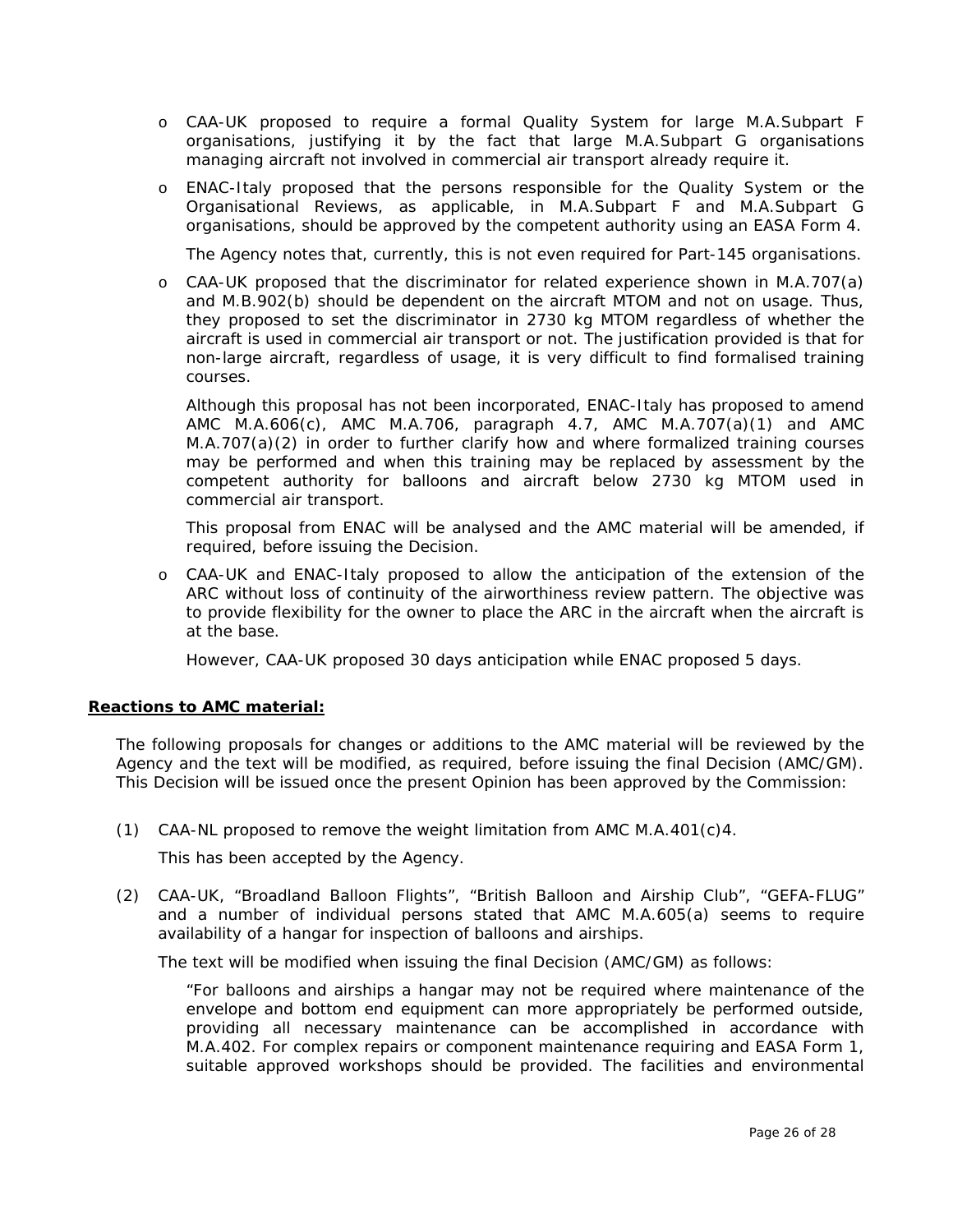*conditions required for inspection and maintenance should be defined in the Maintenance Organisation Manual".* 

(3) ENAC-Italy proposed to amend AMC M.A.606(c), AMC M.A.706, paragraph 4.7, AMC M.A.707(a)(1) and AMC M.A.707(a)(2) in order to further clarify how and where formalized training courses may be performed and when this training may be replaced by assessment by the competent authority for balloons and aircraft below 2730 kg MTOM used in commercial air transport.

This has been accepted by the Agency.

(4) AustroControl proposed to replace the reference to "Part-66 Level 1 General Familiarization" by "Part-66 Appendix III Level 1 General Familiarization". This applies to paragraphs AMC M.A.706, AMC M.A.707(a)1, AMC M.A.707(a)2, AMC M.B.902(b)1 and AMC M.B.902(b)2.

This has been accepted by the Agency.

(5) CAA-UK and "British Balloon and Airship Club" proposed to add AMC material clarifying what means "assisted by such qualified personnel" in M.A.710(b) and whether the ARC signatory has to be present during the aircraft survey.

The Agency notes that the airworthiness review includes a documental review and a physical survey. According to M.A.710(c)5, during the physical survey of the aircraft it has to be ensured that no inconsistencies can be found between the aircraft and the reviewed documents.

The position of the Agency is that this can only be achieved if the airworthiness review staff is present during the physical survey. During this survey, the airworthiness review staff may be assisted by Part-66 personnel in order to open panels, perform tests, etc.

AMC M.A.710(b) shall be amended accordingly.

- (6) DGAC-France proposed to add AMC material to clarify the following:
	- o How long can an aircraft type be kept in the approved scope of work if the CAMO has no customer under contract for that type.
	- o Is it possible to allow a CAMO to perform airworthiness reviews on a specific aircraft type without having or seeking any customer under contract for that type.
- (7) ENAC-Italy proposed, in relation to the persons that are authorised to extend an ARC based on the new privilege M.A.711(a)4, to introduce AMC material to clarify how such persons are formally accepted by the competent authority and how the authorisation is issued by the organisation.
- (8) ENAC-Italy proposed to introduce in AMC M.A.901(c)2 & (e)2 & (f) further information on how the CAMO can demonstrate that an ARC is not extended if the organisation is aware or has reason to believe that the aircraft is not airworthy. In addition, ENAC-Italy proposes the introduction of an example of "compliance report".
- (9) ENAC-Italy proposed to amend AMC M.A.903(a) and AMC M.B.105(a) in order to make sure that, when transferring an aircraft registration within the EU, the mutual exchange of information includes notification that the ARC has been issued in accordance with national rules.